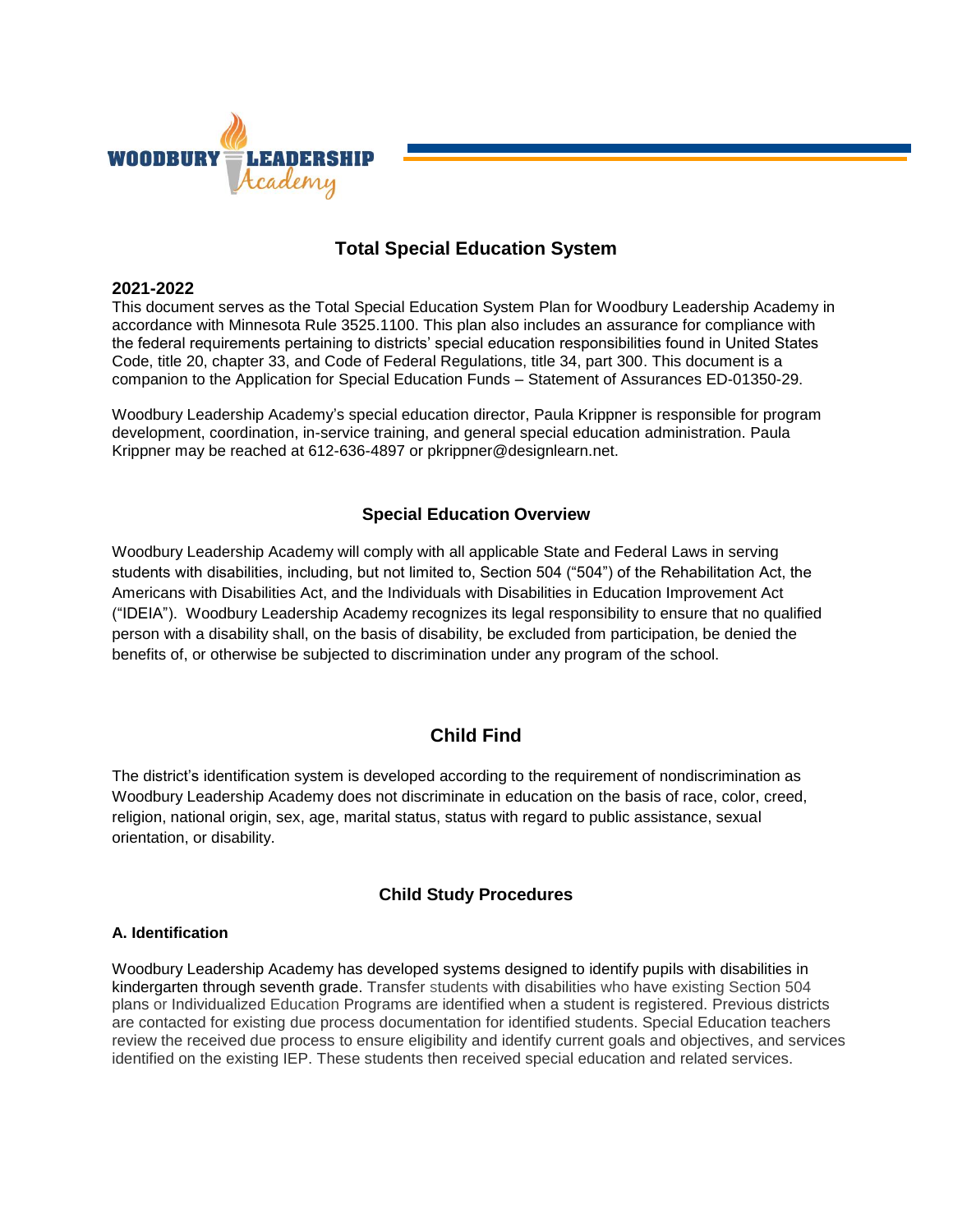Parents may request a special education evaluation at any time. In addition to receiving referrals from parents Woodbury Leadership Academy has a referral process for teachers.

The Student Teacher Assistance Team (STAT) meets on an at-needs basis at each grade level to discuss teacher concerns regarding classroom students and develops interventions. This is done with parent notification. The school director and special education representative is available to consult the grade-level STAT at any point. The classroom teacher implements the identified first intervention for 6 to 8 weeks. Data is collected weekly to determine the effectiveness of the intervention.

After the first intervention the teacher returns to the grade level STAT. Together the data is reviewed and a decision regarding the effectiveness of the intervention. If the intervention was successful, it should be continued in the classroom. If the intervention was unsuccessful, the teacher and grade-level STAT identify a second intervention. The classroom teacher implements the identified second intervention for 6 to 8 weeks. Data is collected weekly to determine the effectiveness of the intervention. After the second intervention the teacher returns to the grade-level STAT. Together the data is reviewed and a decision regarding the effectiveness of the intervention. If the intervention was successful, it should be continued in the classroom. If the intervention was unsuccessful a referral may be made for a special education evaluation.

The referral includes a discussion of the whole child to identify additional areas that may impact the child and be appropriate to include in a comprehensive evaluation.

A special education case manager is assigned who schedules an Evaluation Planning meeting with the parents and other special education specialists who may be involved with the evaluation.

#### **A. EVALUATION**

The team conducts an evaluation for special education purposes within a reasonable time not to exceed 30 school days from the date the district receives parental permission to conduct the evaluation or the expiration of the 14-calendar day parental response time in cases other than initial evaluation, unless a conciliation conference or hearing is requested.

Woodbury Leadership Academy conducts full and individual initial evaluation before the initial provision of special education and related services to a pupil. The initial evaluation consists of procedures to determine whether a child is a pupil with a disability that adversely affects the child's educational performance as defined in Minnesota Statutes, section 125A.02, who by reason thereof needs special education and related services, and to determine the educational needs of the pupil. The district proposing to conduct an initial evaluation to determine if the child qualifies as a pupil with a disability obtains informed consent from the parent of the child before the evaluation is conducted. Parental consent for evaluation is not construed as consent for placement for receipt of special education and related services. The district will not override the written refusal of a parent to consent to an initial evaluation or re-evaluation.

#### *Evaluation Procedures*

Evaluations and reevaluations are conducted according to the following procedures:

- A. Woodbury Leadership Academy shall provide notice to the parents of the pupil, according to Code of Federal Regulations, title 34, sections 300.500 to 300.505, that describes any evaluation procedures the district proposes to conduct.
- B. In conducting the evaluation, Woodbury Leadership Academy:
	- (1) Uses a variety of evaluation tools and strategies to gather relevant functional and developmental information, including information provided by the parent, that are designed to assist in determining whether the child is a pupil with a disability and the content of the pupil's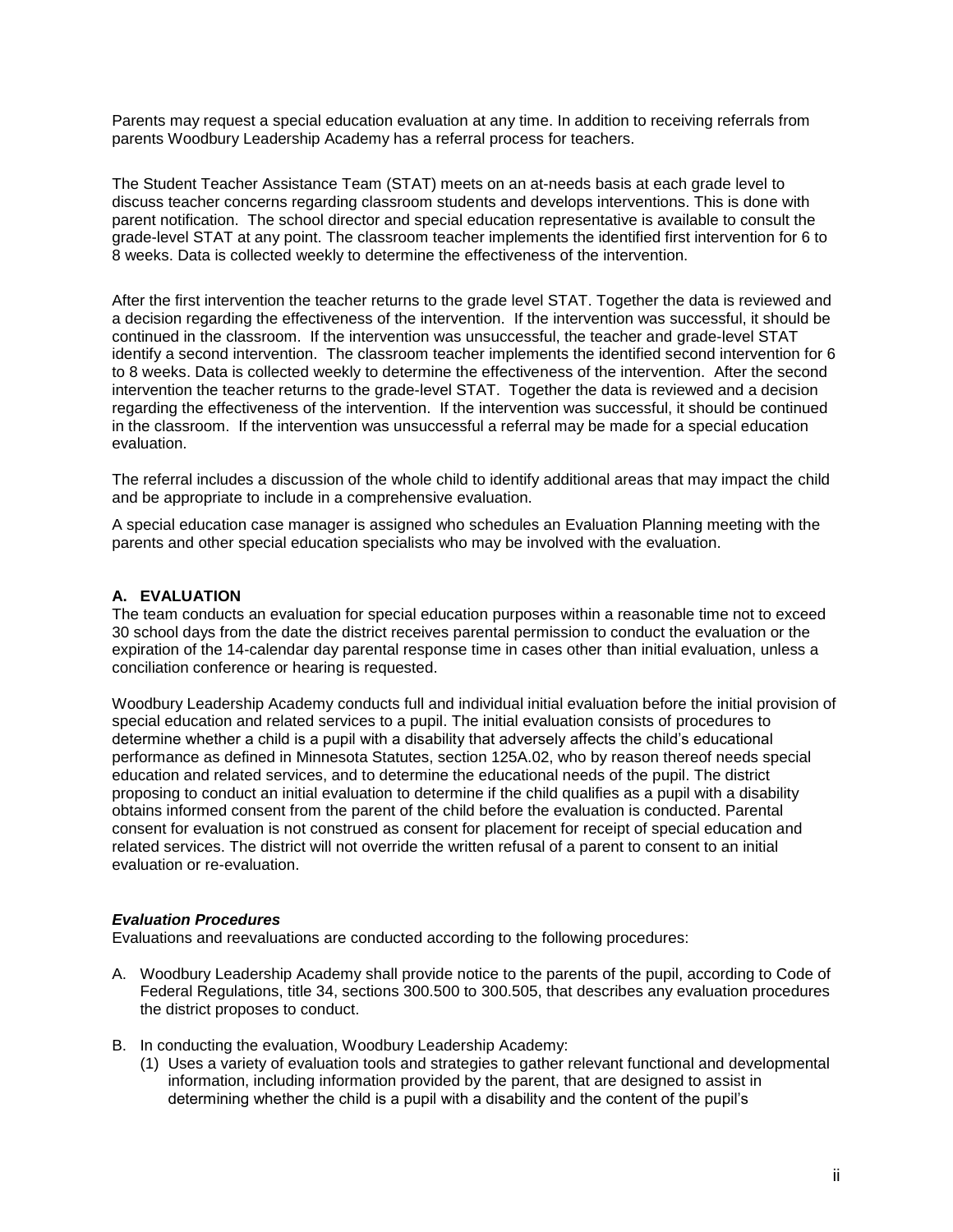individualized education program, including information related to enabling the pupil to be involved in and progress in the general curriculum, or for preschool pupils, to participate in appropriate activities;

- (2) Does not use any single procedure as the sole criterion for determining whether a child is a pupil with a disability or determining an appropriate education program for the pupil; and
- (3) Uses technically sound instruments that are designed to assess the relative contribution of cognitive and behavioral factors, in addition to physical or developmental factors.
- C. Woodbury Leadership Academy ensures that:
	- (1) Tests and other evaluation materials used to evaluate a child under this part are selected and administered so as not be discriminatory on a racial or cultural basis, and are provided and administered in the pupil's native language or other mode of communication, unless it is clearly not feasible to do so;
	- (2) Materials and procedures used to evaluate a child with limited English proficiency are selected and administered to ensure that they measure the extent to which the child has a disability and needs special education and related services, rather than measure the child's English language skills;
	- (3) Any standardized tests that are given to the child have been validated for the specific purpose for which they are used, are administered by trained and knowledgeable personnel, and are administered in accordance with any instructions provided by the producer of such tests;
	- (4) The child is evaluated in all areas of suspected disability, including, if appropriate, health, vision, hearing, social and emotional status, general intelligence, academic performance, communicative status, and motor abilities;
	- (5) Evaluation tools and strategies that provide relevant information that directly assists persons in determining the educational needs of the pupil are provided;
	- (6) If an evaluation is not conducted under standard conditions, a description of the extent to which it varied from standard conditions must be included in the evaluation report;
	- (7) Tests and other evaluation materials include those tailored to evaluate specific areas of educational need and not merely those that are designed to provide a single general intelligence quotient;
	- (8) Tests are selected and administered so as best to ensure that if a test is administered to a child with impaired sensory, manual, or speaking skills, the test results accurately reflect the child's aptitude or achievement level or whatever other factors the test purports to measure, rather than reflecting the child's impaired sensory, manual, or speaking skills, unless those skills are the factors that the test purports to measure; and
	- (9) In evaluating each pupil with a disability, the evaluation is sufficiently comprehensive to identify all of the pupil's special education and related service needs, whether or not commonly linked to the disability category in which the pupil has been classified.
- D. Upon completion of administration of tests and other evaluation materials, the determination of whether the child is a pupil with a disability as defined in Minnesota Statutes, section 125A.02, shall be made by a team of qualified professionals and the parent of the pupil in accordance with item E, and a copy of the evaluation report and the documentation of determination of eligibility will be given to the parent.
- E. In making a determination of eligibility under item D, a child shall not be determined to be a pupil with a disability if the determinant factor for such determination is lack of instruction in reading or math or limited English proficiency, and the child does not otherwise meet eligibility criteria under parts 3525.1325 to 3525.1351.

#### *Additional requirements for evaluations and reevaluations*

A. As part of an initial evaluation, if appropriate, and as part of any reevaluation under this part, or a reinstatement under part 3525.3100, the IEP team and other qualified professionals, as appropriate, shall: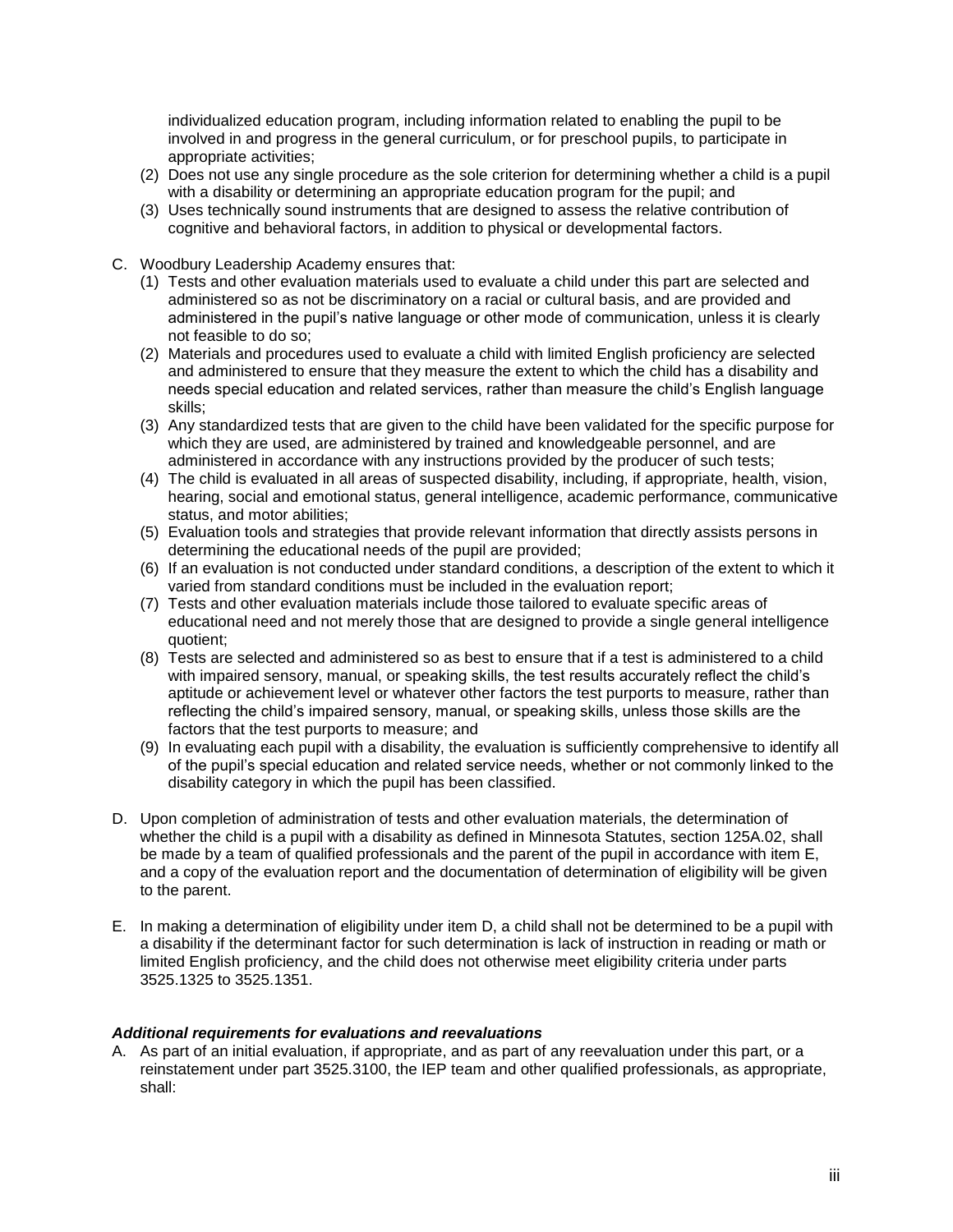- (1) Review existing evaluation data on the pupil, including evaluations and information provided by the parents of the pupil, current classroom-based assessments and observations, and teacher and related services providers observation; and
- (2) On the basis of the review, and input from the pupil's parents, identify what additional data, if any, are needed to determine whether the pupil has a particular category of disability, as described in Minnesota Statutes, section 125A.02, or, in case of a reevaluation of a pupil, whether the pupil continues to have such a disability, the present levels of performance and educational needs of the pupil, whether the pupil needs special education and related services, or in the case of a reevaluation of a pupil, whether the pupil continues to need special education and related services, and whether any additions or modifications to the special education and related services are needed to enable the pupil to meet the measurable annual goals set out in the individualized education program of the pupil and to participate, as appropriate, in the general curriculum.
- B. The district administers such tests and other evaluation materials as may be needed to produce the data identified by the IEP team under item A, subitem 2.
- C. The district obtains informed parental consent, in accordance with subpart 1, prior to conducting any reevaluation of a pupil, except that such informed parental consent need not be obtained if the district can demonstrate that it had taken reasonable measures to obtain such consent and the pupil's parent has failed to respond.
- D. If the IEP team and other qualified professionals, as appropriate, determine that no additional data are needed to determine whether the pupil continues to be a pupil with a disability, the district shall notify the pupil's parents of that determination and the reasons for it, and the right of such parents to request an evaluation to determine whether the pupil continues to be a pupil with a disability, and shall not be required to conduct such an evaluation unless requested to by the pupil's parents.
- E. A district evaluates a pupil in accordance with federal regulation before determining that the pupil is no longer a pupil with a disability.

If a student is determined to be a student no longer in need of special education and related services, a 504 plan may be considered for the student.

#### *Procedures for determining eligibility and placement*

- A. In interpreting the evaluation data for the purpose of determining if a child is a pupil with a disability under parts 3525.1325 to 3525.1351 and the educational needs of the child, the school district:
	- (1) Draws upon information from a variety of sources, including aptitude and achievement tests, parent input, teacher recommendations, physical condition, social or cultural background, and adaptive behavior; and
	- (2) Ensures that the information obtained from all of the sources is documented and carefully considered.
- B. If a determination is made that a child is a pupil with a disability who needs special education and related services, an IEP is developed for the pupil according to Minnesota Rule 3525.2810.
- C. Woodbury Leadership Academy's plan for identifying a child with a specific learning disability is consistent with Minnesota Rule 3525.1341 and is attached as Appendix A.

#### *Evaluation report*

An evaluation report is completed and delivered to the pupil's parents within the specified evaluation timeline. At a minimum, the evaluation report includes:

A. A summary of all evaluation results;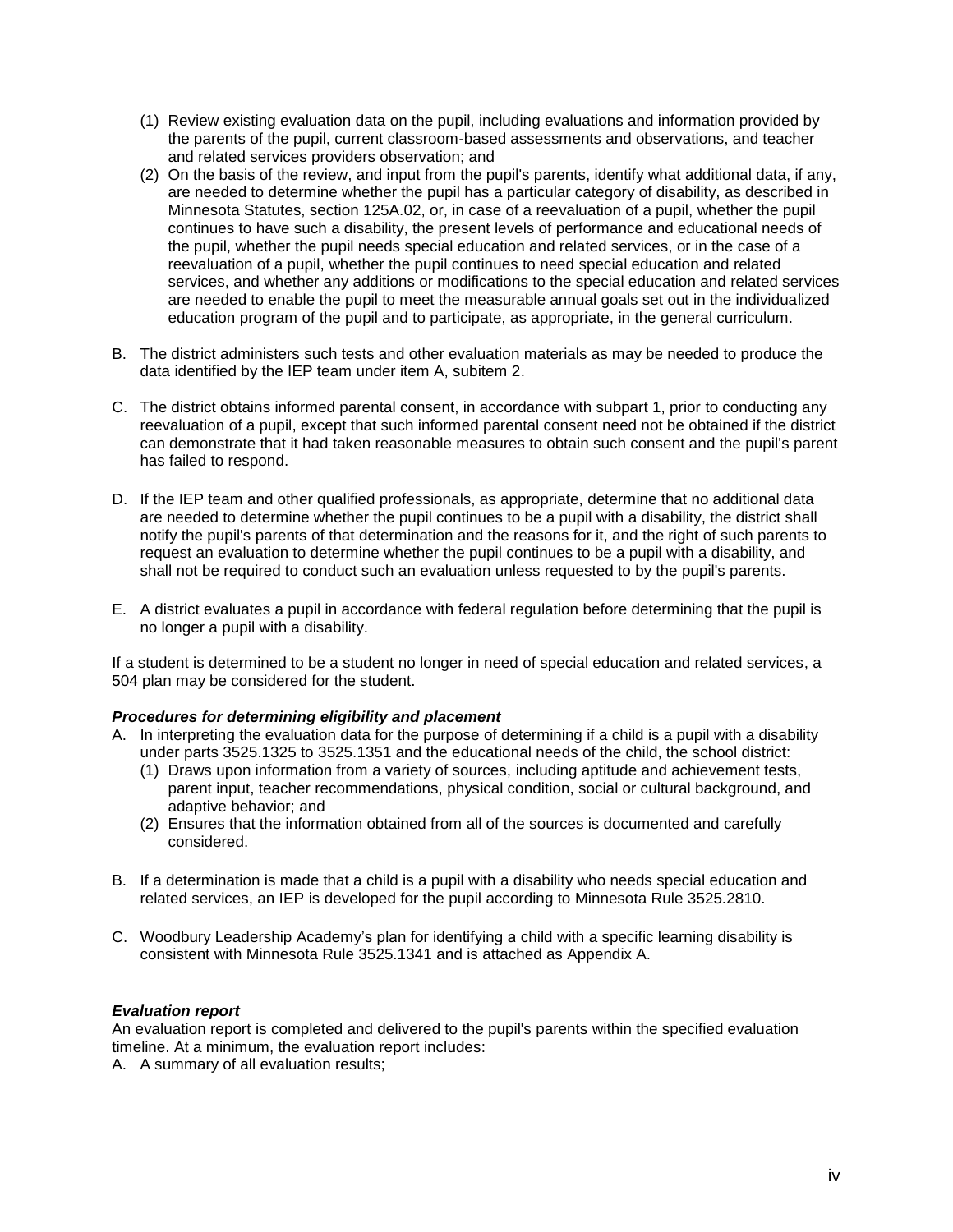- B. Documentation of whether the pupil has a particular category of disability or, in the case of a reevaluation, whether the pupil continues to have such a disability;
- C. The pupil's present levels of performance and educational needs that derive from the disability;
- D. Whether the child needs special education and related services or, in the case of a reevaluation, whether the pupil continues to need special education and related services; and
- E. Whether any additions or modifications to the special education and related services are needed to enable the pupil to meet the measurable annual goals set out in the pupil's IEP and to participate, as appropriate, in the general curriculum.

## **C. Plan for Receiving Referrals**

Woodbury Leadership Academy receives referrals from parents.

General Education Teachers may refer a student for a special education evaluation after implementing two pre-referral interventions over a period of six to eight weeks and the student is not progressing. A teacher provides documentation of the interventions and the collected date when the student is referred for a special education evaluation.

## **II. Method of Providing the Special Education Services for the Identified Pupils**

Woodbury Leadership Academy provides a full range of educational service alternatives. All students with disabilities are provided the special instruction and services that are appropriate to their needs. The following is representative of method of providing the special education services for the identified pupils, sites available at which service may occur, and instruction and related services are available.

Appropriate program alternatives to meet the special education needs, goals, and objectives of a pupil are determined on an individual basis. Choice of specific program alternatives are based on the pupil's current levels of performance, pupil special education needs, goals, and objectives, and must be written in the IEP. Program alternatives are comprised of the type of services provided, the setting in which services occur, and the amount of time and frequency in which special education services occur. A pupil may receive special education services in more than one alternative based on the IEP.

- A. Method of providing the special education services for the identified pupils:
	- Direct
		- (1) one on one services
		- (2) small group services
	- (3) push-in services

#### In-direct

- (1) consultative services
- B. Alternative sites available at which services may occur:
	- (1) Woodbury Leadership Academy, setting 1 services
	- (2) Woodbury Leadership Academy, setting 2 services
	- (3) Woodbury Leadership Academy, setting 3 services in coordination with the residential district.
- C. Available instruction and related services: Instruction for currently identified areas of disability
	- (1) Autism Spectrum Disorder
	- (2) Developmental Delay
	- (3) Deaf/Hard of Hearing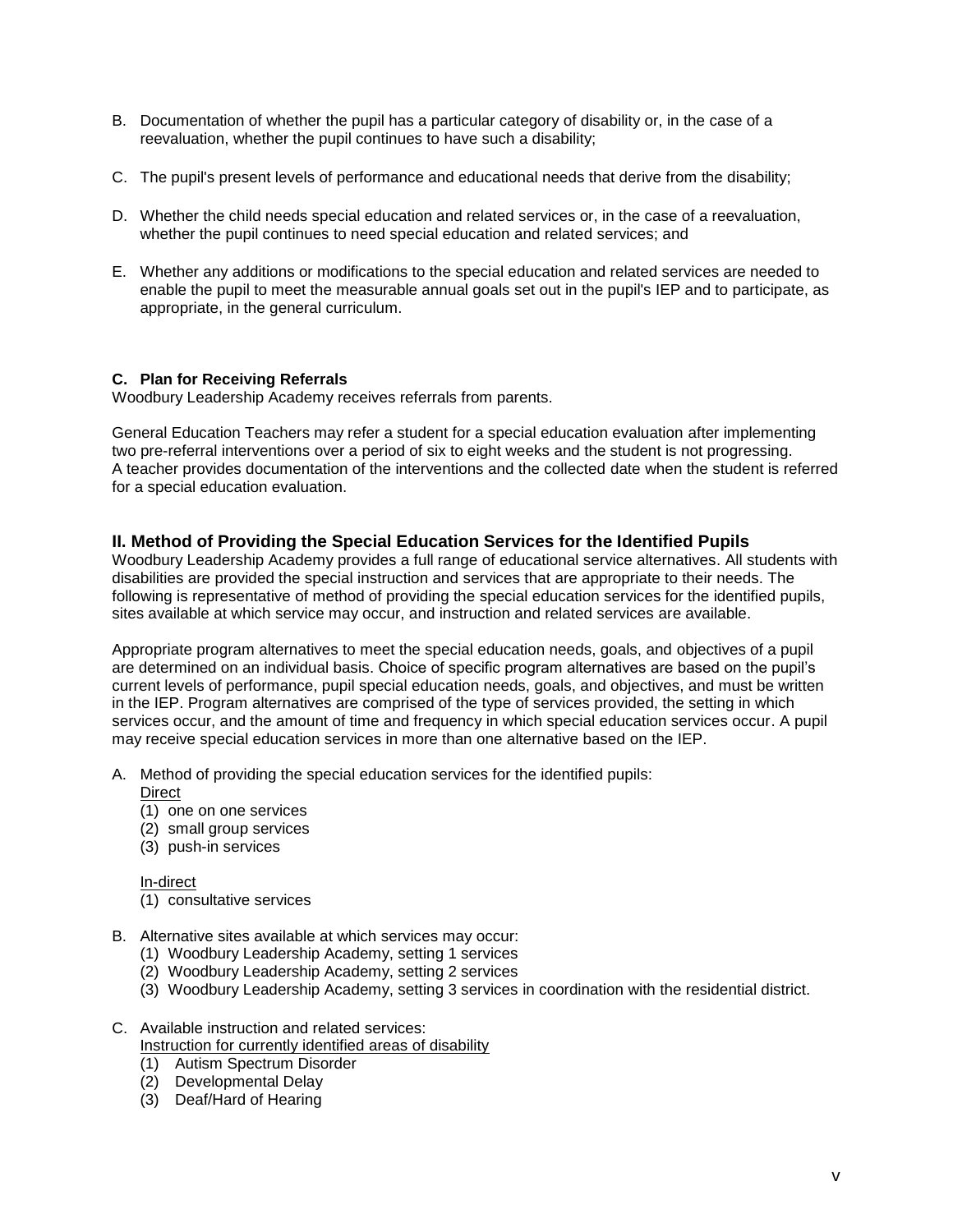- a. Audiology Services
- (4) Emotional/ Behavior Disorder
- (5) Other Health Disorder
- (6) Specific Learning Disability
- (7) Speech Language Disorder
- (8) Visually Impaired a) Braille Instruction b) Orientation and mobility

Related services as currently identified on student IEPs.

- (1) Developmental Adaptive Physical Education
- (2) Occupational Therapy
- (3) Paraprofessional Support
- (4) School Psychologist for evaluations
- (5) Speech/ Language Services

## **III. Restrictive Procedures**

Woodbury Leadership Academy does not intend to use restrictive procedures.

If in an emergency situation the use of restrictive procedures is necessary, the school will follow the restrictive procedure statute, Minnesota Statute 125A.094-125A.0942. A school team has been trained in the use of Conditional Preventive Interventions should the need to use a restrictive procedure arise.

When restrictive procedures are used twice in 30 days or when a pattern emerges and restrictive procedures are not included in a child's individualized education program or behavior intervention plan, the district must hold a meeting of the individualized education program team, conduct or review a functional behavioral analysis, review data, consider developing additional or revised positive behavioral interventions and supports, consider actions to reduce the use of restrictive procedures, and modify the individualized education program or behavior intervention plan as appropriate. At the meeting, the team must review any known medical or psychological limitations that contraindicate the use of a restrictive procedure, consider whether to prohibit that restrictive procedure, and document any prohibition in the individualized education program or behavior intervention plan.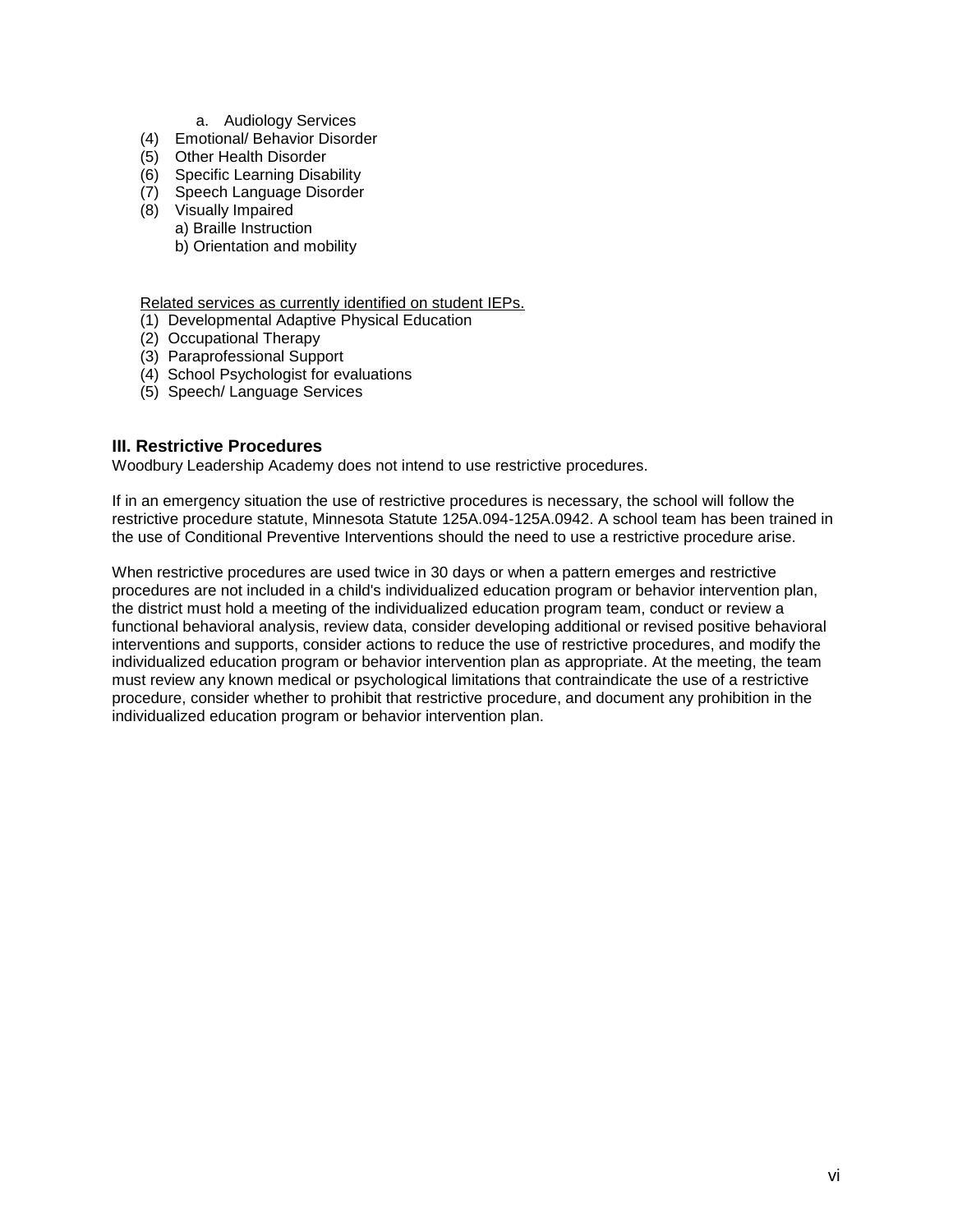## **III. Administration and Management Plan.**

Woodbury Leadership Academy utilizes the following administration and management plan to assure effective and efficient results of child study procedures and method of providing special education services for the identified pupils:

A. The following table illustrates the organization of administration and management to assure effective and efficient results of child study procedures and method of providing special education services for the identified pupils:

| <b>Staff Name</b>                   | <b>Contact Information</b>                  | Responsibilities Relating to                       |
|-------------------------------------|---------------------------------------------|----------------------------------------------------|
| Position                            |                                             | <b>Special Education</b>                           |
| Kathy Mortensen                     | Woodbury Leadership Academy                 | Ensure due process                                 |
| Director/principal                  | 651-539-2694                                | requirements are followed.                         |
|                                     |                                             |                                                    |
|                                     | kmortensen@wlamn.org                        | Supervises special education                       |
|                                     |                                             | staff to ensure required<br>services are provided. |
| Emma Langer                         | Woodbury Leadership Academy                 | Follow due process                                 |
| <b>Special Education</b>            | 651-539-2610                                | requirements.                                      |
| Teacher                             | elanger@wlamn.org                           |                                                    |
|                                     |                                             | <b>Conduct Evaluations as</b>                      |
| <b>Taylor Wallisch</b>              | Woodbury Leadership Academy                 | needed.                                            |
| Special Education                   | 651-539-2610                                |                                                    |
| Teacher                             | twallisch@wlamn.org                         | Provide special education                          |
|                                     |                                             | services as indicated on a                         |
| Heidi Dettmann                      | Woodbury Leadership Academy                 | student's IEP.                                     |
| <b>Special Education</b>            | 651-539-2610                                |                                                    |
| Teacher                             | hdettmann@wlamn.org                         |                                                    |
|                                     |                                             |                                                    |
| <b>Mallory Kaster</b>               | Woodbury Leadership Academy<br>651-539-2610 |                                                    |
| <b>Special Education</b><br>Teacher | mkaster@wlamn.org                           |                                                    |
|                                     |                                             |                                                    |
| Morgan Berry                        | Woodbury Leadership Academy                 |                                                    |
| <b>Special Education</b>            | 651-539-2610                                |                                                    |
| Teacher                             | mberry@wlamn.org                            |                                                    |
|                                     |                                             |                                                    |
| Julie Ohs                           | Woodbury Leadership Academy                 |                                                    |
| <b>Special Education</b>            | 651-539-2610                                |                                                    |
| Teacher                             | johs@wlamn.org                              |                                                    |
|                                     |                                             |                                                    |
|                                     |                                             |                                                    |
| Paula Krippner                      | Woodbury Leadership Academy                 | Ensure that procedures &                           |
| Director of Special                 | 612-636-4897                                | special education services                         |
| Education                           | pkrippner@designlearn.net                   | follow due process                                 |
|                                     |                                             | requirements.                                      |

- B. Due Process assurances available to parents: Woodbury Leadership Academy has appropriate and proper due process procedures in place to assure effective and efficient results of procedures and method of providing special education services for the identified pupils, including alternative dispute resolution and due process hearings. A description of these processes are as follows:
	- (1) Prior written notice to
		- A inform the parent that except for the initial placement of a child in special education, the school district will proceed with its proposal for the child's placement or for providing special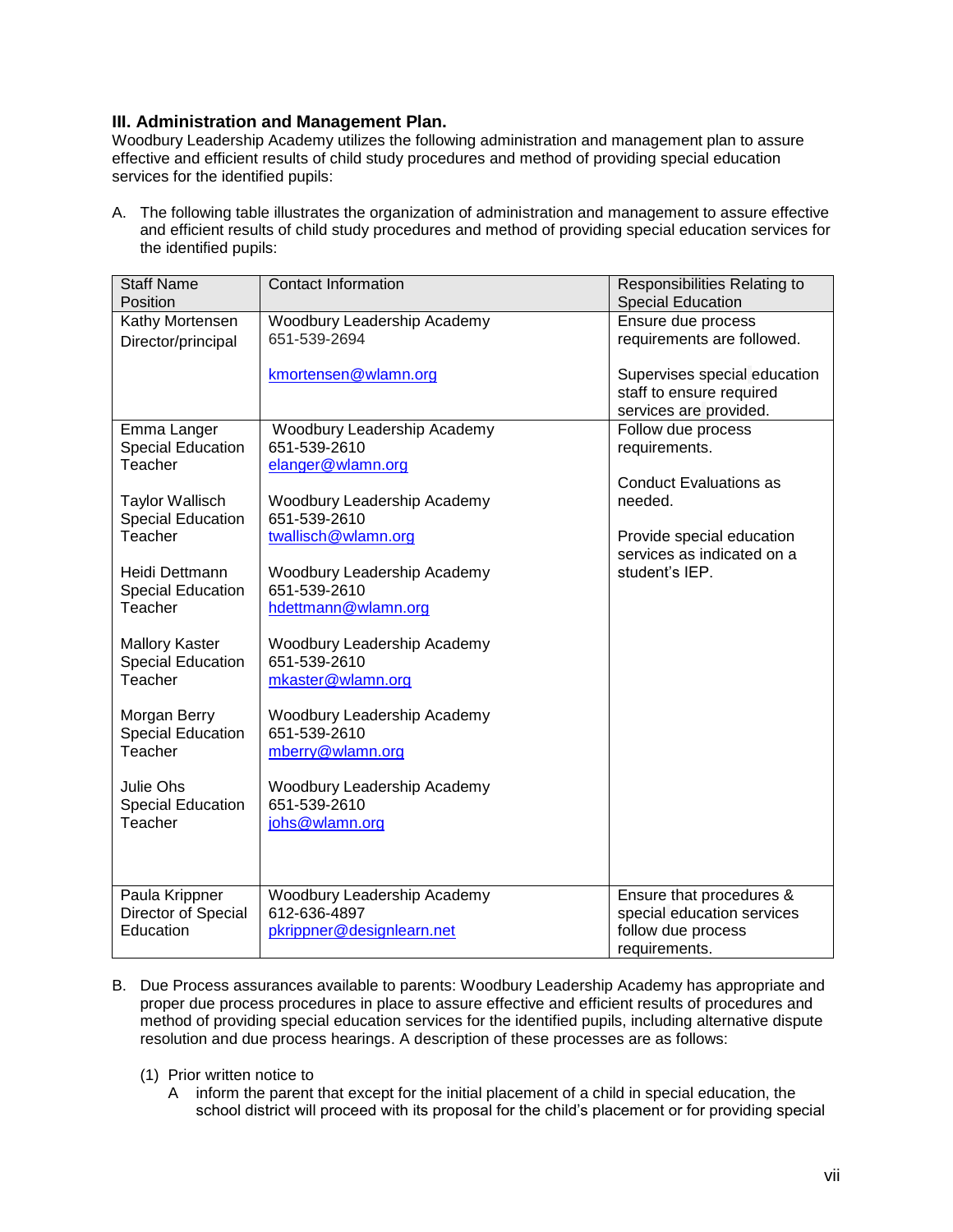education services unless the child's parent notifies the district of an objection within 14 days of when the district sends the prior written notice to the parent; and

- B state that a parent who objects to a proposal or refusal in the prior written notice may request a conciliation conference or another alternative dispute resolution procedure.
- (2) Woodbury Leadership Academy will not proceed with the initial evaluation of a child, the initial placement of a child in a special education program, or the initial provision of special education services for a child without the prior written consent of the child's parent. A district may not override the written refusal of a parent to consent to an initial evaluation or reevaluation.
- (3) A parent, after consulting with health care, education, or other professional providers, may agree or disagree to provide the parent's child with sympathomimetic medications unless medical, dental, mental and other health services are necessary, in the professional's judgment, that the risk to the minor's life or health is of such a nature that treatment should be given without delay and the requirement of consent would result in delay or denial of treatment.
- (4) Parties are encouraged to resolve disputes over the identification, evaluation, educational placement, manifestation determination, interim alternative educational placement, or the provision of a free appropriate public education to a child with a disability through conciliation, mediation, facilitated team meetings, or other alternative process. All dispute resolution options are voluntary on the part of the parent and must not be used to deny or delay the right to a due process hearing. All dispute resolution processes are provided at no cost to the parent.
- (5) Conciliation Conference: a parent has the opportunity to meet with appropriate district staff in at least one conciliation conference if the parent objects to any proposal of which the parent receives prior written notice. A conciliation conference will be held within ten calendar days from the date the district receives a parent's objection to a proposal or refusal in the prior written notice. All discussions held during a conciliation conference are confidential and are not admissible in a due process hearing. Within five school days after the final conciliation conference, the district must prepare and provide to the parent a conciliation conference memorandum that describes the District's final proposed offer of service. This memorandum is admissible in evidence in any subsequent proceeding.
- (6) In addition to offering at least one conciliation conference, informs parents of other dispute resolution processes, including at least mediation and facilitated team meetings. The fact that an alternative dispute resolution process was used is admissible in evidence at any subsequent proceeding. State-provided mediators and team meeting facilitators shall not be subpoenaed to testify at a due process hearing or civil action under special education law nor are any records of mediators or state-provided team meeting facilitators accessible to the parties.
- (7) Descriptions of the mediation process, facilitated team meetings, state complaint, and impartial due process hearings may be found in Woodbury Leadership Academy Procedure Safeguard Notice, attached as Appendix B.

## **V. Special Education Advisory Council**

Minn. Stat. §125A.24 PARENT ADVISORY COUNCILS In order to increase the involvement of parents of children with disabilities in district policy making and decision making, school districts must have a special education advisory council that is incorporated into the district's special education system plan.

#### **Special Education Advisory Council**

- A. Woodbury Leadership Academy's Special Education Advisory Council is individually established.
- B. Woodbury Leadership Academy's Special Education Advisory Council Is not a subgroup of an existing board, council, or committee.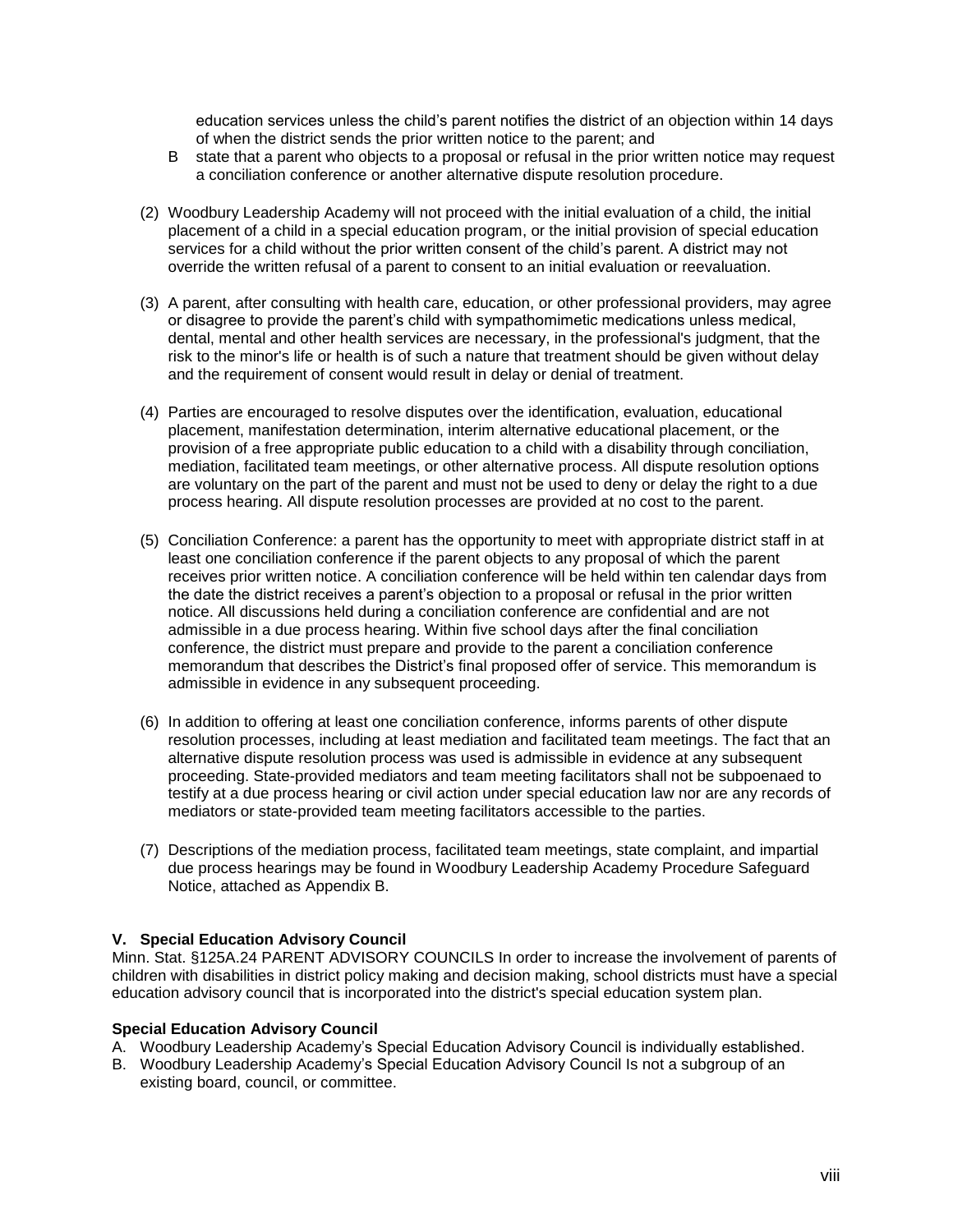- C. At least half of Woodbury Leadership Academy's parent advisory councils' members are parents of students with a disability
- D. Woodbury Leadership Academy's Special Education Advisory Council meets as often as determined by the Executive Committee of SEAC, or at least 3 times per school year.

SEAC Mission Statement and By-laws are attached in Appendix C

#### **VI. Assurances**

Code of Federal Regulations, section 300.201: Consistency with State policies*.*, in providing for the education of children with disabilities within its jurisdiction, has in effect policies, procedures, and programs that are consistent with the State policies and procedures established under sections 300.101 through 300.163, and sections 300.165 through 300.174. Authority: 20 U.S.C. § 1413a 1.

*Yes:* Assurance given.

The district does not have a nonpublic school located in its boundaries. APPENDIX A SPECIFIC LEARNING DISABILITIES CRITERIA

APPENDIX B PROCEDURE SAFEGUARD NOTICE

APPENDIX C SPECIAL EDUCATION ADVISORY COUNCIL

APPENDIX D Woodbury Leadership Academy Special Education Referral Form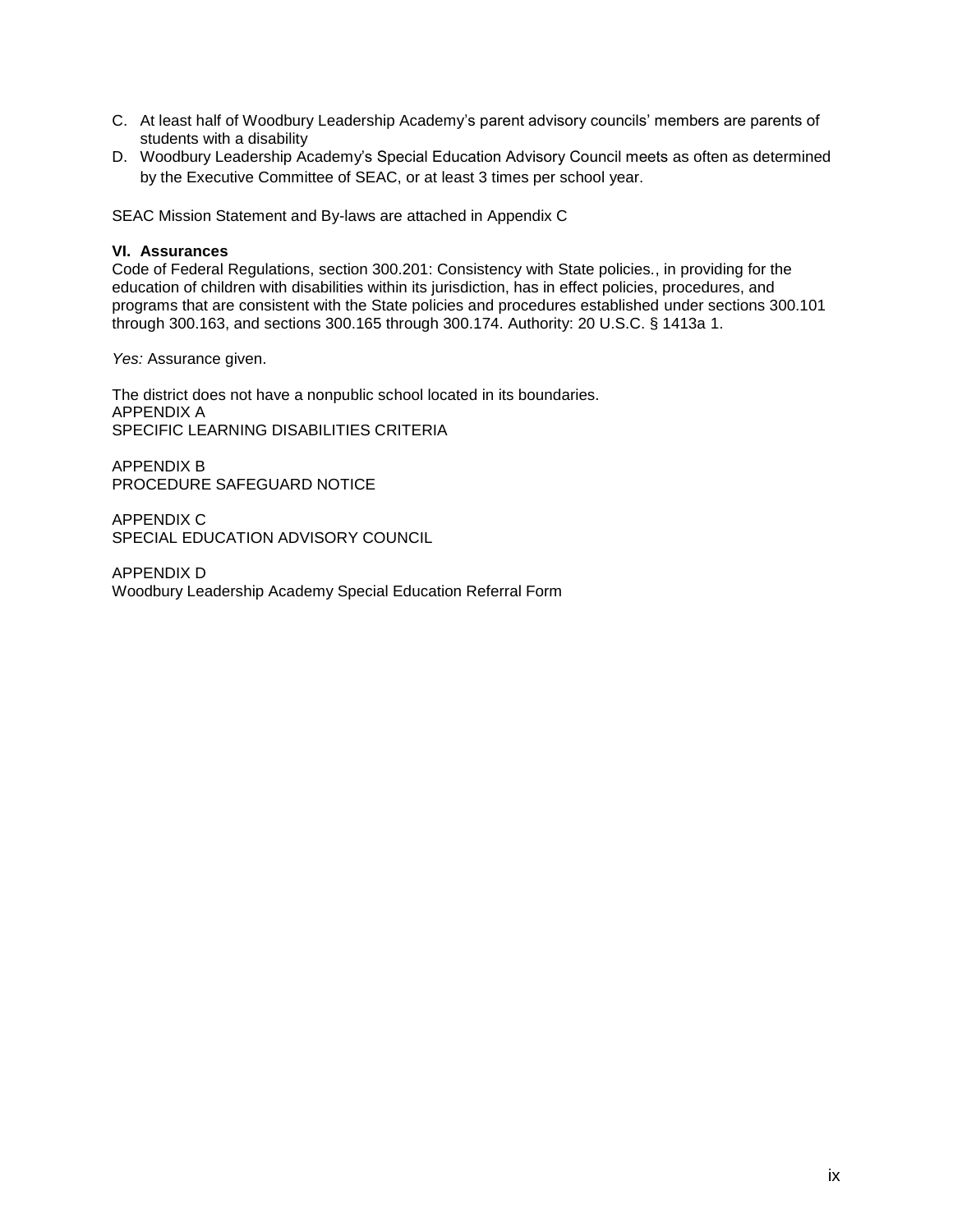## **3525.1341 SPECIFIC LEARNING DISABILITY.**

## **Subpart 1. Definition.**

"Specific learning disability" means a disorder in one or more of the basic psychological processes involved in understanding or in using language, spoken or written, that may manifest itself in the imperfect ability to listen, think, speak, read, write, spell, or to do mathematical calculations, including conditions such as perceptual disabilities, brain injury, minimal brain dysfunction, dyslexia, and developmental aphasia.

The disorder is:

- A. manifested by interference with the acquisition, organization, storage, retrieval, manipulation, or expression of information so that the child does not learn at an adequate rate for the child's age or to meet state-approved grade-level standards when provided with the usual developmental opportunities and instruction from a regular school environment; and
- **B.** demonstrated primarily in academic functioning, but may also affect other developmental, functional, and life adjustment skill areas; and may occur with, but cannot be primarily the result of: visual, hearing, or motor impairment; cognitive impairment; emotional disorders; or environmental, cultural, economic influences, limited English proficiency or a lack of appropriate instruction in reading or math**.**

#### **Subp. 2. Criteria.**

A child is eligible and in need of special education and related services for a specific learning disability when the child meets the criteria in items A, B, and C. Information about each item must be sought from the parent and must be included as part of the evaluation data. The evaluation data must confirm that the effects of the child's disability occur in a variety of settings. The child must receive two interventions, as defined in Minnesota Statutes, section [125A.56,](https://www.revisor.mn.gov/statutes/?id=125A.56) prior to evaluation, unless the parent requests an evaluation or the IEP team waives this requirement because it determines the child's need for an evaluation is urgent.

A. The child does not achieve adequately in one or more of the following areas:

(1) oral expression, listening comprehension, written expression, basic reading skills, reading comprehension, reading fluency, mathematics calculation, or mathematical problem solving, in response to appropriate classroom instruction, and

(2) the child exhibits a pattern of strengths and weaknesses in performance, achievement, or both, relative to age, state-approved grade-level standards, or intellectual development, that is determined by the group to be relevant to the identification of a specific learning disability.

The performance measures used to verify this finding must be representative of the child's curriculum or useful for developing instructional goals and objectives. Documentation is required to verify this finding. Such documentation includes evidence of low achievement from the following sources, when available: cumulative record reviews; classwork samples; anecdotal teacher records; statewide and districtwide assessments; formal, diagnostic, and informal tests; curriculum-based evaluation results; and results from targeted support programs in general education.

B. The child has a disorder in one or more of the basic psychological processes which includes an information processing condition that is manifested in a variety of settings by behaviors such as inadequate: acquisition of information; organization; planning and sequencing; working memory, including verbal, visual, or spatial; visual and auditory processing; speed of processing; verbal and nonverbal expression; transfer of information; and motor control for written tasks.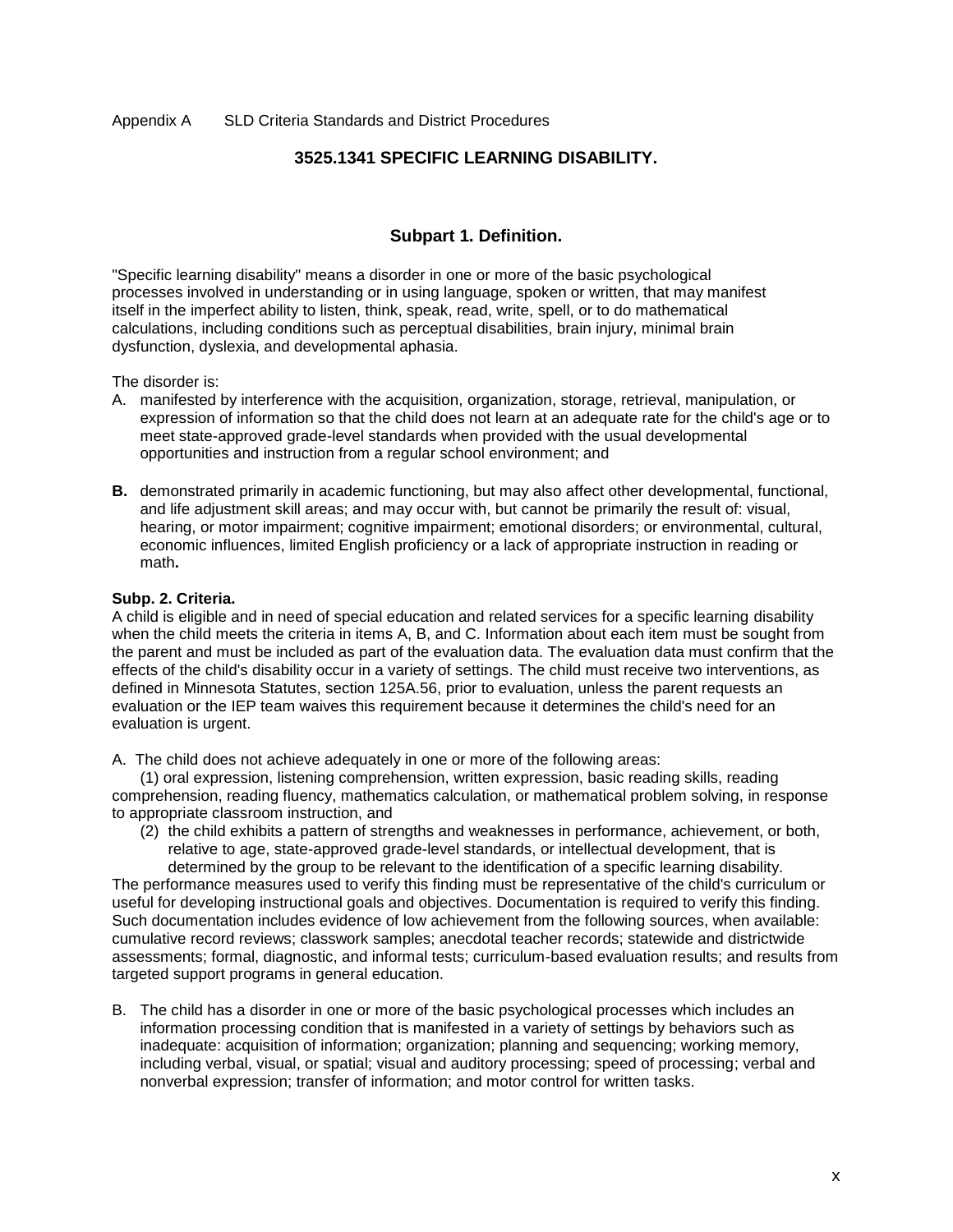#### Appendix A SLD Criteria Standards and District Procedures

**C.** The child demonstrates a severe discrepancy between general intellectual ability and achievement in one or more of the following areas: oral expression, listening comprehension, written expression, basic reading skills, reading comprehension, reading fluency, mathematics calculation, or mathematical problem solving. The demonstration of a severe discrepancy shall not be based solely on the use of standardized tests. The group shall consider these standardized test results as only one component of the eligibility criteria. The instruments used to assess the child's general intellectual ability and achievement must be individually administered and interpreted by an appropriately licensed person using standardized procedures. For initial placement, the severe discrepancy must be equal to or greater than 1.75 standard deviations below the mean of the distribution of difference scores for the general population of individuals at the child's chronological age level.

#### **Subp. 3. Determination of specific learning disability.**

In order to determine that the criteria for eligibility in subpart 2 are met, documentation must include

- **A**. an observation of the child in the child's learning environment, including the regular classroom setting that documents the child's academic performance and behavior in the areas of difficulty. For a child of less than school age or out of school, a group member must observe the child in an environment appropriate to the child's age. In determining whether a child has a specific learning disability, the parents and the group of qualified professionals, as provided by Code of Federal Regulations, title 34, section 300.308, must:
	- (1) use information from an observation in routine classroom instruction and monitoring of the child's performance that was done before the child was referred for a special education evaluation; or
	- (2) conduct an observation of academic performance in the regular classroom after the child has been referred for a special education evaluation and appropriate parental consent has been obtained; and
	- (3) document the relevant behavior, if any, noted during the observation and the relationship of that behavior to the child's academic functioning;
- B. a statement of whether the child has a specific learning disability;
- **C**. The group's basis for making the determination, including that:
	- (1) the child has a disorder, across multiple settings, that impacts one or more of the basic psychological processes described in subpart 1 documented by information from a variety of sources, including aptitude and achievement tests, parent input, and teacher recommendations, as well as information about the child's physical condition, social or cultural background, and adaptive behavior; and
	- (2) the child's underachievement is not primarily the result of visual, hearing, or motor impairment; developmental cognitive disabilities; emotional or behavioral disorders; environmental, cultural, or economic influences; limited English proficiency; or a lack of appropriate instruction in reading or math, verified by:
		- (a) data that demonstrate that prior to, or as part of, the referral process, the child was provided appropriate instruction in regular education settings delivered by qualified personnel; and
		- (b) data-based documentation of repeated assessments of achievement at reasonable intervals, reflecting formal assessment of the child's progress during instruction, which was provided to the child's parents;
- **D**. Educationally relevant medical findings, if any;
- **E.** Whether the child meets the criteria in subpart 2, either items A, B, and C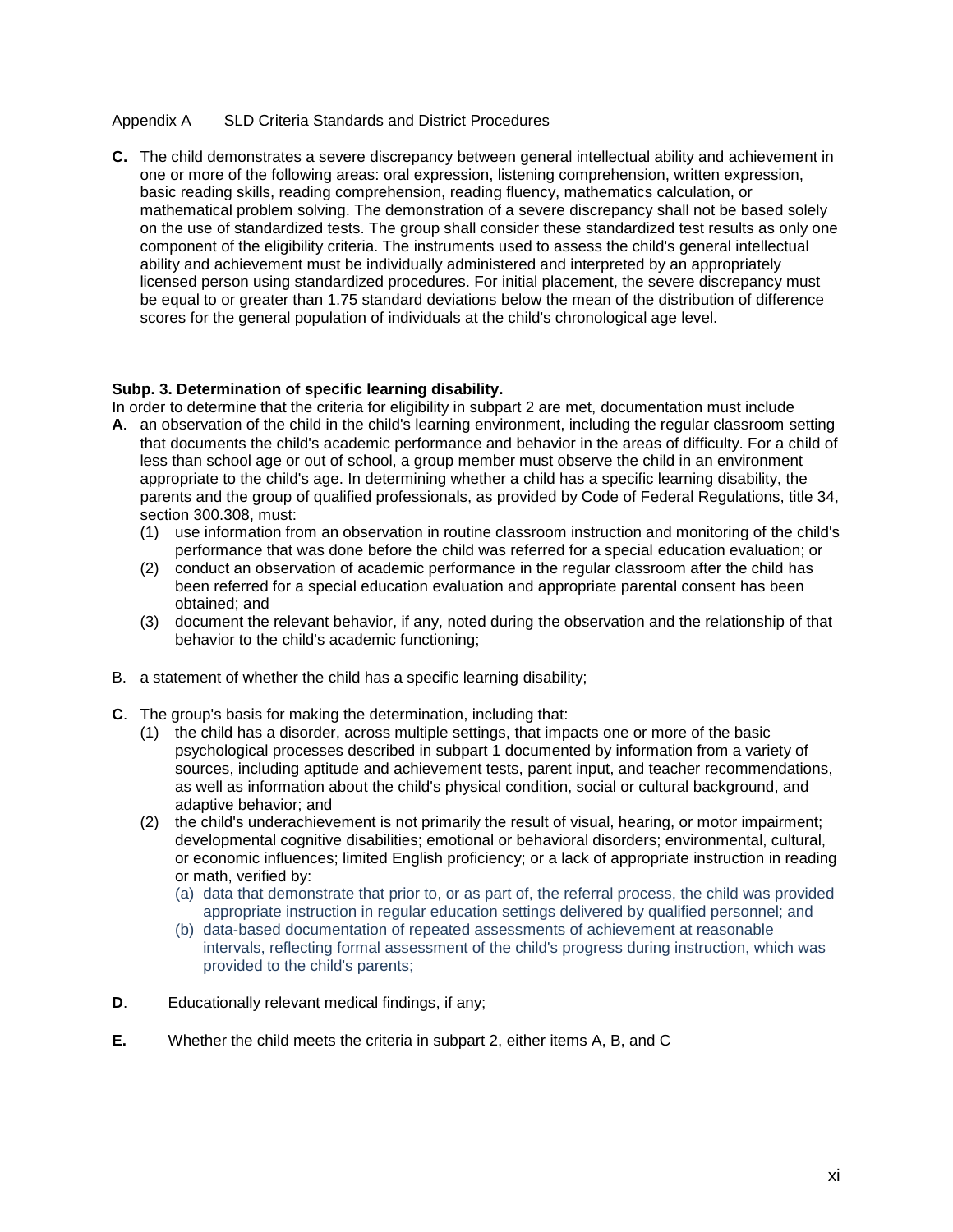# **Minnesota** Department of Education

#### **PART B NOTICE OF PROCEDURAL SAFEGUARDS PARENTAL RIGHTS FOR PUBLIC SCHOOL SPECIAL EDUCATION STUDENTS**

The material contained in this document is intended to provide general information and guidance regarding special education rights and procedural safeguards afforded to parents of children age 3 through 21 under state and federal law. This document explains a selection of some of the rights and procedural safeguards provided to parents under the Individuals with Disabilities Education Act (IDEA), the implementing regulations at 34 C.F.R Part 300, and applicable Minnesota laws and regulations; it is not a complete list or explanation of those rights. This notice is not a substitute for consulting with a licensed attorney regarding your specific legal situation. This document does not purport to include a complete rendition of applicable state and federal law, and the law may have changed since this document was issued.

#### **INTRODUCTION**

This document provides an overview of parental special education rights, sometimes called procedural safeguards. These same procedural safeguards are also available for students with disabilities who have reached the age of 18.

The District must provide you with this Notice of Procedural Safeguards at least one time per year. It must also be given to you:

- 1. The first time your child is referred for a special education evaluation or if you request an evaluation;
- 2. The first time you file a complaint with the Minnesota Department of Education (MDE) in a school year;
- 3. The first time you or the district requests a due process hearing in a school year;
- 4. On the date the district decides to change the placement of your student by removing the student from school for a violation of the district discipline policy; or
- 5. Upon your request.

#### **PRIOR WRITTEN NOTICE**

The district must provide you with prior written notice each time it proposes to initiate or change, or refuses to initiate or change:

- the identification of your child;
- the evaluation and educational placement of your child;
- when you revoke consent for services for your child in writing and
- before the district stops providing special education and related services.

This written notice must include:

- 1. A description of the action proposed or refused by the district;
- 2. An explanation of why the district proposes or refuses to take the action;
- 3. A description of each evaluation procedure, assessment, record, or report the district used as a basis for its proposal or refusal;
- 4. A statement that you, as parents of a child with a disability, have protection under these procedural safeguards and information about how you can get a copy of the brochure describing the procedural safeguards;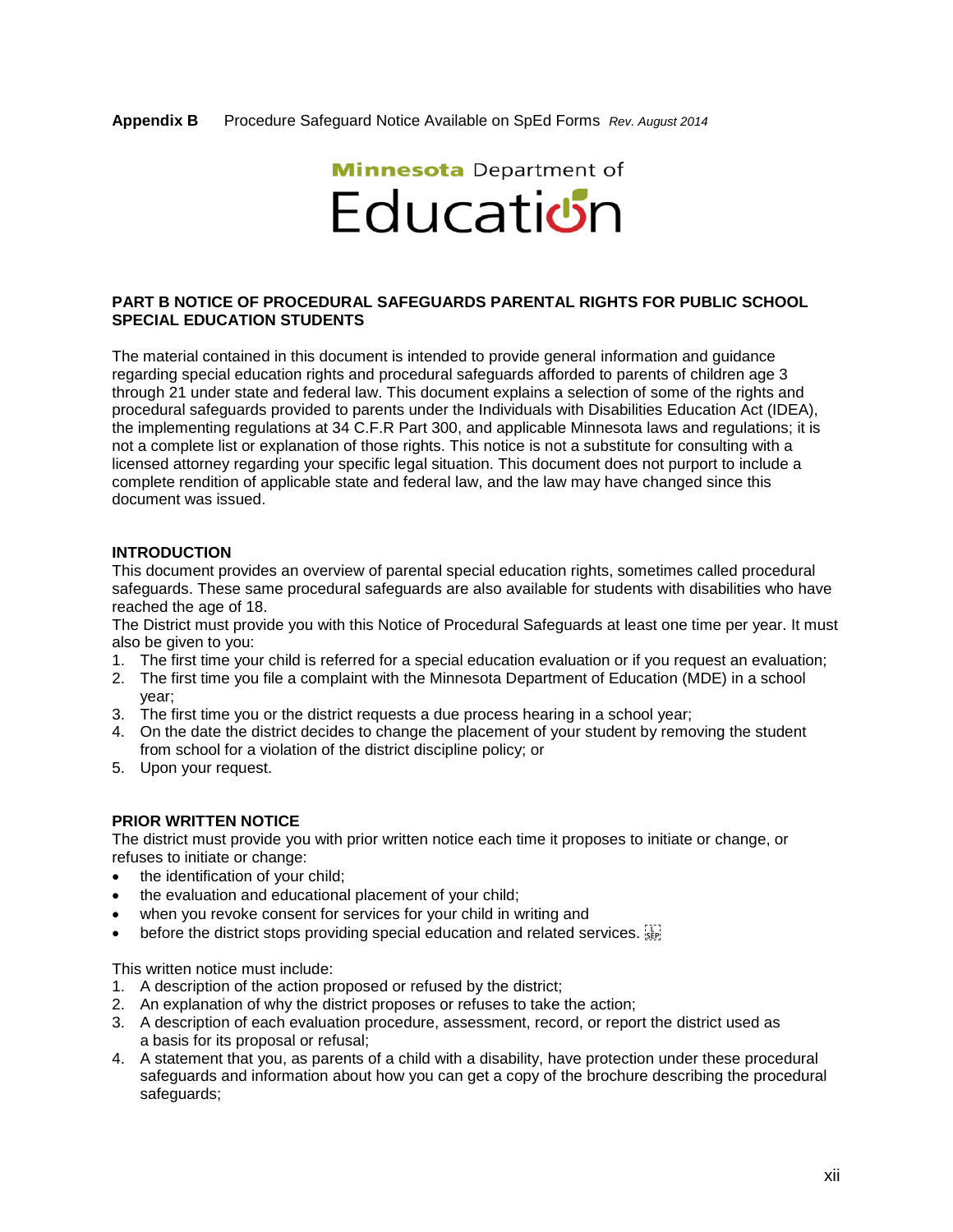- 5. Sources for you to contact to obtain assistance in understanding these procedural safeguards;
- 6. A description of other options the IEP team considered and the reasons why those options were rejected; and
- 7. A description of other factors relevant to the district's proposal or refusal.

In addition to federal requirements, prior written notice must inform you that, *except for the initial placement of your child in special education*, the school district will proceed with its proposal for your child's placement, or for providing special education services, unless you notify the district of an objection within 14 days of when the district sent you the prior written notice. The district must also provide you with a copy of the proposed IEP whenever the district proposes to initiate or change the content of the IEP. The prior written notice must also state that, if you object to a proposal or refusal in the prior written notice, you must have an opportunity for a conciliation conference, and the school district must inform you of other alternative dispute resolution procedures, including mediation and facilitated IEP team meetings, under Minnesota Statutes, section 125A.091, Subdivisions 7-9.

#### **FOR MORE INFORMATION**

If you need help in understanding any of your procedural rights or anything about your child's education, please contact your district's special education director or the person listed below. This notice must be provided in your native language or other mode of communication you may be using. If your mode of communication is not a written language, the district must take steps to translate this notice orally or by other means. The district must ensure that you understand the content of this notice and maintain written evidence that this notice was provided to you in an understandable mode of communication and that you understood the content of this notice.

If you have any questions or would like further information, please contact:

Name: Paula Krippner

Title: Director of Special Education

Phone: 612-636-4897

For further information, you may contact one of the following organizations:

- ARC Minnesota (advocacy for persons with developmental disabilities) www.thearcofminnesota.org 651-523-0823 1-800-582-5256
- Minnesota Association for Children's Mental Health www.macmh.org<sup>[17]</sup> 651-644-7333<sup>[17]</sup> 1-800-528-4511 Minnesota Disability Law Center www.mndlc.org
- 612-334-5970 (Twin Cities Metro) 1-800-292-4150 (Greater Minnesota) 612-332-466 (TTY) PACER (Parent Advocacy Coalition for Educational Rights)
- www.pacer.org [1] 952-838-9000 [1] 952-838-9000 [1] 952-838-9100 [1] 952-838-9100 [1] 952-838-9100 [ Minnesota Department of Education

| www.education.state.mn.us | $651 - 582 - 8689$ | 651-582-8201 (TTY) |
|---------------------------|--------------------|--------------------|

## **ELECTRONIC MAIL**

If your school district gives parents the choice to receive notices by email, you can choose to receive your prior written notice, procedural safeguards notice, or notices related to a due process complaint via email.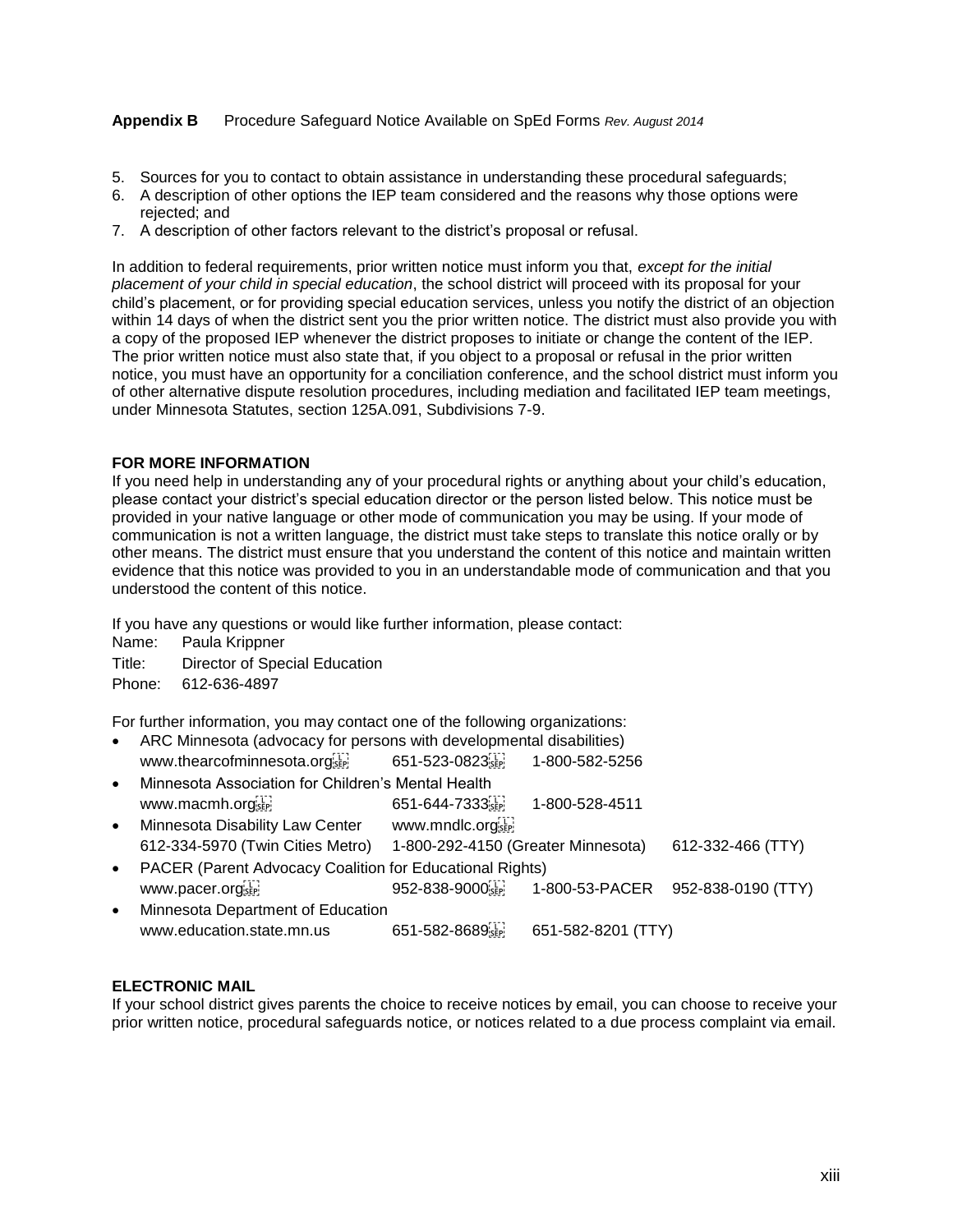## **PARENTAL CONSENT**

## **Definition of Consent**

Consent means that you have been fully informed of all information relevant to the activity for which your consent is sought, in your native language, or through another mode of communication. In order to consent you must understand and agree in writing to the carrying out of the activity for which your consent is sought. This written consent must list any records that will be released and to whom.

#### **Revocation of Consent**

Consent is voluntary and may be revoked in writing at any time. However, revocation of consent is not retroactive; meaning revocation of consent does not negate an action that has occurred after the consent was given and before the consent was revoked.

#### **When the District Must Obtain Your Consent**

#### **A. Initial Evaluation**

The district must obtain your written and informed consent before conducting its initial evaluation of your child. You or a district can initiate a request for an initial evaluation. If you do not respond to a request for consent or if you refuse to provide consent for an initial evaluation, the district cannot override your refusal to provide consent. An initial evaluation shall be conducted within 30 school days from the date the district receives your permission to conduct the evaluation, unless a conciliation conference or hearing is requested.

A district will not be found in violation of meeting its child find obligation or its obligations to conduct evaluations and reevaluations if you refuse to consent to or fail to respond to a request for consent for an initial evaluation.

If you consent to an initial evaluation, this consent cannot be construed as being consent for the initial provision of special education and related services.

#### *B. Initial Placement and Provision of Special Education Services and Related Services*

The district must obtain your written consent before proceeding with the initial placement of your child in a special education program and the initial provision of special education services and related services to your child determined to be a child with a disability.

If you do not respond to a request for consent, or if you refuse to consent to the initial provision of special education and related services to your child, the district may not override your written refusal. If you refuse to provide consent for the initial provision of special education and related services, or you fail to respond to a request to provide consent for the initial provision of special education and related services, the district will not be considered in violation for failure to provide your child with special education and related services for which the district requested consent.

#### **C. Reevaluations**

Your consent is required before a district conducts a reevaluation of your child. If you refuse consent to a reevaluation, the district may not override your written refusal. A reevaluation shall be conducted within 30 school days from the date the district receives your permission to conduct the evaluation or within 30 days from the expiration of the 14 calendar day time period during which you can object to the district's proposed action.

#### **D. Transition Services**

Your consent is required before personally identifiable information is released to officials of participating agencies providing or paying for transition services.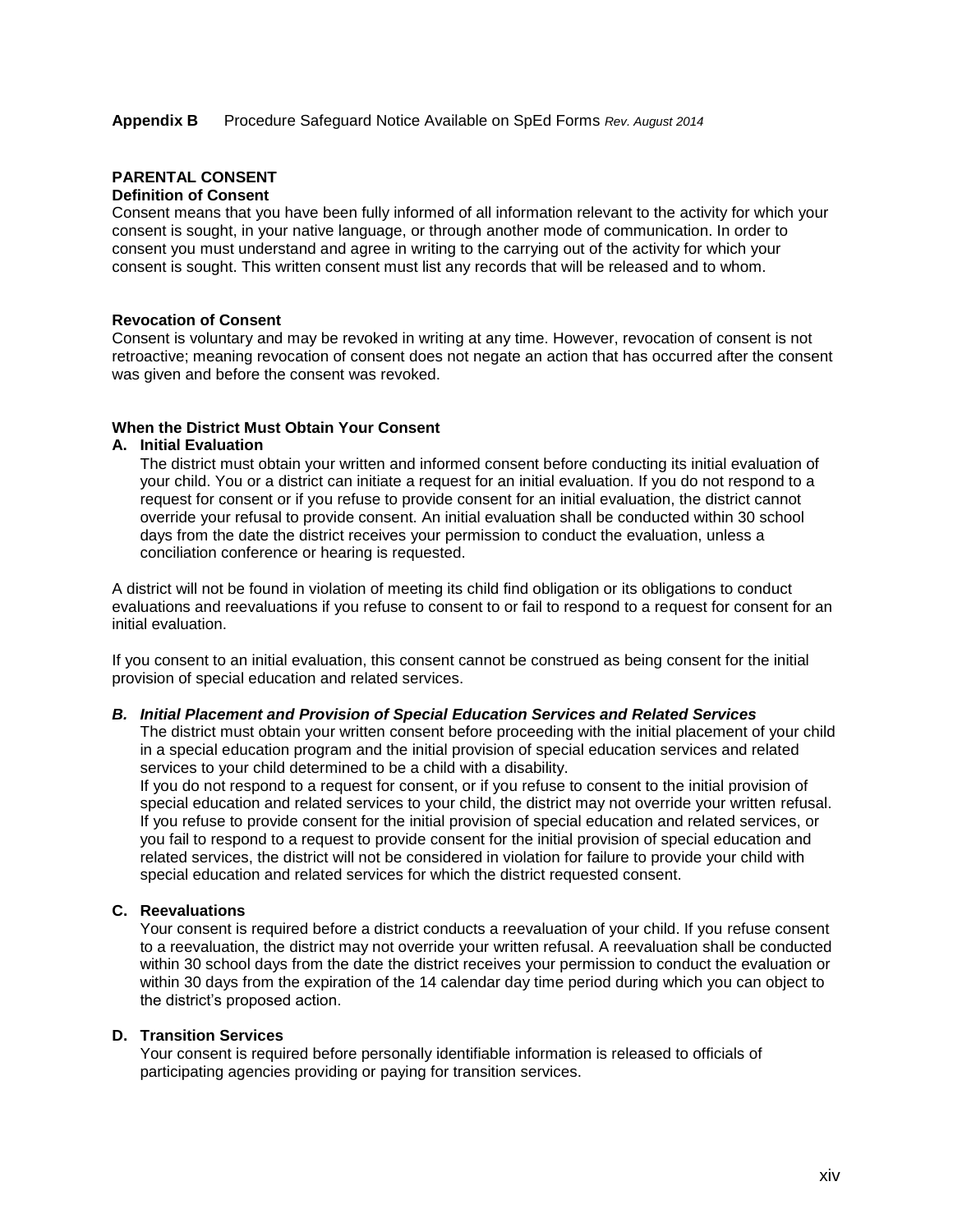#### **When Your Consent is Not Required**

Except for an initial evaluation and the initial placement and provision of special education and related services, if you do not notify the district of your objection within 14 days of when the district sends the notice of the district's proposal to you, the district's proposal goes into effect even without your consent.

Additionally, your consent is not required for a district to review existing data in your child's educational file as part of an evaluation or a reevaluation.

Your consent is also not required for the district to administer a test or other evaluation that is given to all children, unless consent is required from parents of all children.

#### **Parent's Right to Object and Right to a Conciliation Conference**

You have a right to object to any action the district proposes within 14 calendar days of when the district sends you the prior written notice of their proposal. If you object to the district's proposal, you have the right to request a conciliation conference, mediation, facilitated IEP team meeting or a due process hearing. Within ten calendar days from the date the district receives notice of your objection to its proposal or refusal in the district's prior written notice, the district will ask you to attend a conciliation conference.

Except as provided under Minnesota Statutes, section 125A.091, all discussions held during a conciliation conference are confidential and are not admissible in a due process hearing. Within five days after the final conciliation conference, the district must prepare and provide to you a conciliation conference memorandum that describes the district's final proposed offer of service. This memorandum is admissible evidence in any subsequent proceeding.

You and the district may also agree to use mediation or a facilitated individualized education program (IEP) team meeting to resolve your disagreement. You or the district can also request a due process hearing (see section about Impartial Due Process Hearings later in this document). The district must continue to provide an appropriate education to your child during the proceedings of a due process hearing.

#### **Confidentiality and Personally Identifiable Information**

Personally identifiable information is information that includes, but is not limited to, a student's name, the name of the student's parent or other family members, the address of the student or student's family, a personal identifier, such as the student's Social Security number, student number, or biometric record, another indirect identifier, such as the student's date of birth, place of birth, a mother's maiden name, other information that, alone or in combination, is linked to or linkable to a specific student that would allow a reasonable person in the school community, who does not have personal knowledge of the relevant circumstances, to identify the student with reasonable certainty, or information requested by a person who the educational agency or institution reasonably believes knows the identity of the student to whom the education record relates.

Districts and MDE must protect the confidentiality of any personally identifiable data, information, and records they collect, maintain, disclose, and destroy.

Generally, your written consent is required before a district may disclose personally identifiable information from your child's educational record with anyone other than officials of participating agencies collecting or using the information under the Individuals with Disabilities Education Act (IDEA) or for any purpose other than meeting a requirement of that law.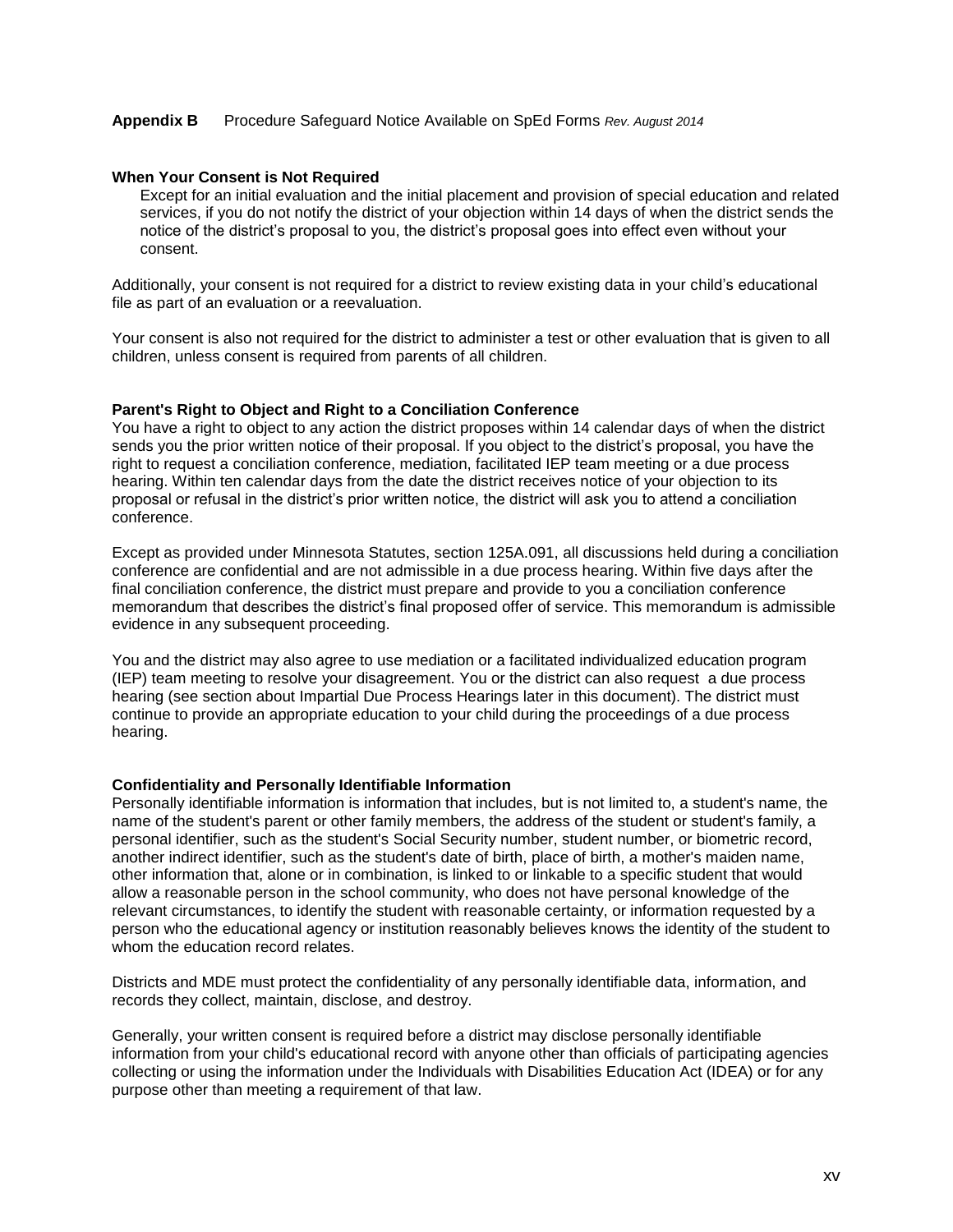When your consent is not required to share personally identifiable information. Your consent, or the consent of an eligible student (age 18 or older), is not required before personally identifiable information contained in education records is released to officials of a school district or the state department of education for meeting IDEA requirements.

Your child's educational records, including disciplinary records, can be transferred without your consent to officials of another school, district, or postsecondary institution if your child seeks to enroll in or attend the school or institution or a school in that district.

Disclosures made without your consent must be authorized under the Family Educational Rights and Privacy Act (FERPA). Please refer to 34 C.F.R. Part 99 for additional information on consent requirements concerning data privacy under federal law.

#### **Directory Information**

Directory information can be shared without your consent. This type of information is data contained in an education record of your child that would not generally be considered harmful or an invasion of privacy if disclosed.

Directory information includes, but is not limited to, a student's address, telephone number, email address, date and place of birth, major field of study, grade level, enrollment status, dates of attendance, participation in official activities and sports, weight and height of athletic team members, degrees, honors, and awards received, the most recent educational agency or institution attended, and a student ID number, user ID, or other unique personal identifier used for accessing or communicating electronically if certain criteria are met. Directory information does not include a student's Social Security number or a student ID number not used in connection with accessing or communicating electronically as provided under federal law.

Districts must give you the option to refuse to let the district designate any or all data about your child as directory information. This notice can be given to you by any means reasonably likely to inform you or an eligible student of this right. If you do not refuse to release the above information as directory information, that information is considered public data and can be shared without your consent.

Data about you (meaning parents) is private data but can be treated as directory information if the same procedures that are used by a district to designate student data as directory information are followed.

#### **WRITTEN ANNUAL NOTICE RELATING TO THIRD PARTY BILLING FOR IEP HEALTH RELATED SERVICES**

Before billing Medical Assistance or MinnesotaCare for health-related services the first time, and each year, the district must inform you in writing that:

- 1. The district will share data related to your child and health-related services on your child's IEP with the Minnesota Department of Human Services to determine if your child is covered by Medical Assistance or MinnesotaCare and whether those services may be billed to Medical Assistance or MinnesotaCare.
- 2. Before billing Medical Assistance or MinnesotaCare for health-related services the first time, the district must obtain your consent, including specifying the personally identifiable information that may be disclosed (e.g., records or information about the services that may be provided), the purpose of the disclosure, the agency to which the disclosure may be made (i.e., the Department of Human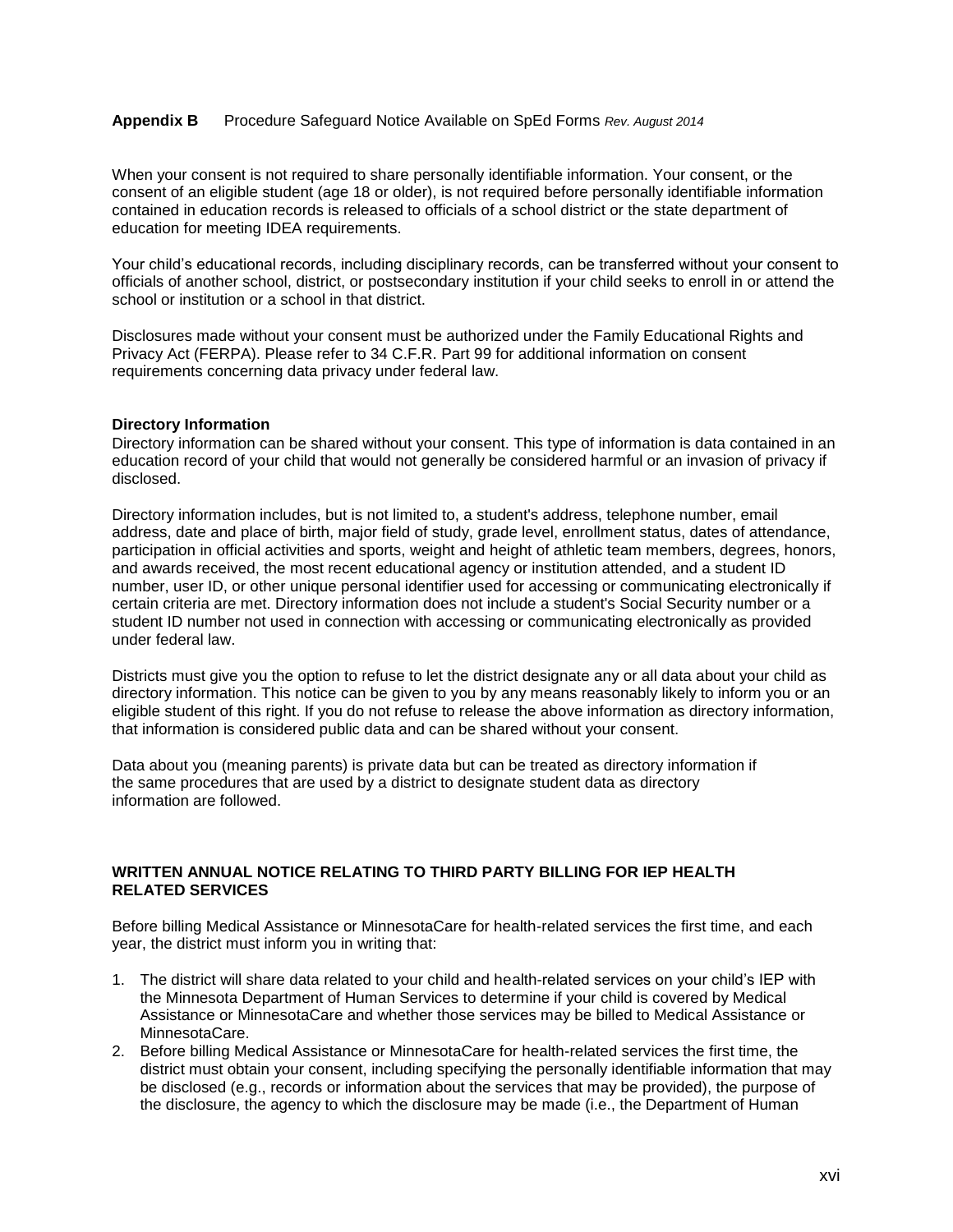Services) and which specifies that you understand and agree that the school district may access your (or your child's) public benefits or insurance to pay for health- related services.

- 3. The district will bill Medical Assistance or MinnesotaCare for the health-related services on your child's IEP.
- 4. The district may not require you to sign up for or enroll in Medical Assistance or MinnesotaCare or other insurance programs in order for your child to receive special education services.
- 5. The district may not require you to incur an out-of-pocket expense such as the payment of a deductible or co-pay amount incurred in filing a claim for health services provided, but may pay the cost that you otherwise would be required to pay.
- 6. The district may not use your child's benefits under Medical Assistance or MinnesotaCare if that use would: decrease available lifetime coverage or any other insured benefit; result in your family paying for services that would otherwise be covered by the public benefits or insurance program and that are required for the child outside of the time your child is in school; increase your premiums or lead to the discontinuation of benefits or insurance; or risk your loss of eligibility for home and community-based waivers, based on aggregate health-related expenditures.
- 7. You have the right to receive a copy of education records the district shares with any third party when seeking reimbursement for IEP health-related services.

You have the right to stop your consent for disclosure of your child's education records to a third party, including the Department of Human Services, at any time. If you stop consent, the district may no longer share your child's education records to bill a third party for IEP health-related services. You can withdraw your consent at any time, and your child's IEP services will not change or stop.

#### **INDEPENDENT EDUCATIONAL EVALUATIONS**

An independent educational evaluation (IEE) is an evaluation by a qualified person(s) who is not an employee of your district. You may ask for an IEE at school district expense if you disagree with the district's evaluation. A hearing officer may also order an independent educational evaluation of your child at school district expense during a due process hearing.

Upon request for an IEE, the district must give you information regarding its criteria for selection of an independent examiner and information about where an independent education evaluation may be obtained.

If you request an IEE, the district must, without delay, ensure that it is provided at public expense or request a hearing to determine the appropriateness of its evaluation. If the district goes to hearing and the hearing officer determines the district's evaluation is appropriate, you still have the right to an independent evaluation, but not at public expense.

If you obtain an IEE, the results of the evaluation must be considered by the IEP/IIIP (Individual Interagency Intervention Plan) Team and may be presented as evidence at a due process hearing regarding your child.

#### **EDUCATION RECORDS**

#### **Definition of an Education Record**

Under federal law an education record means those records that are directly related to a student and that are maintained by the department or the district.

#### **Your Access to Records**

If you want to look at your child's education records, the district must give you access to those records for your review. Education records include most of the information about your child that is held by the school. However, information held solely by your child's teacher for his or her own instructional use may not be included in the education records.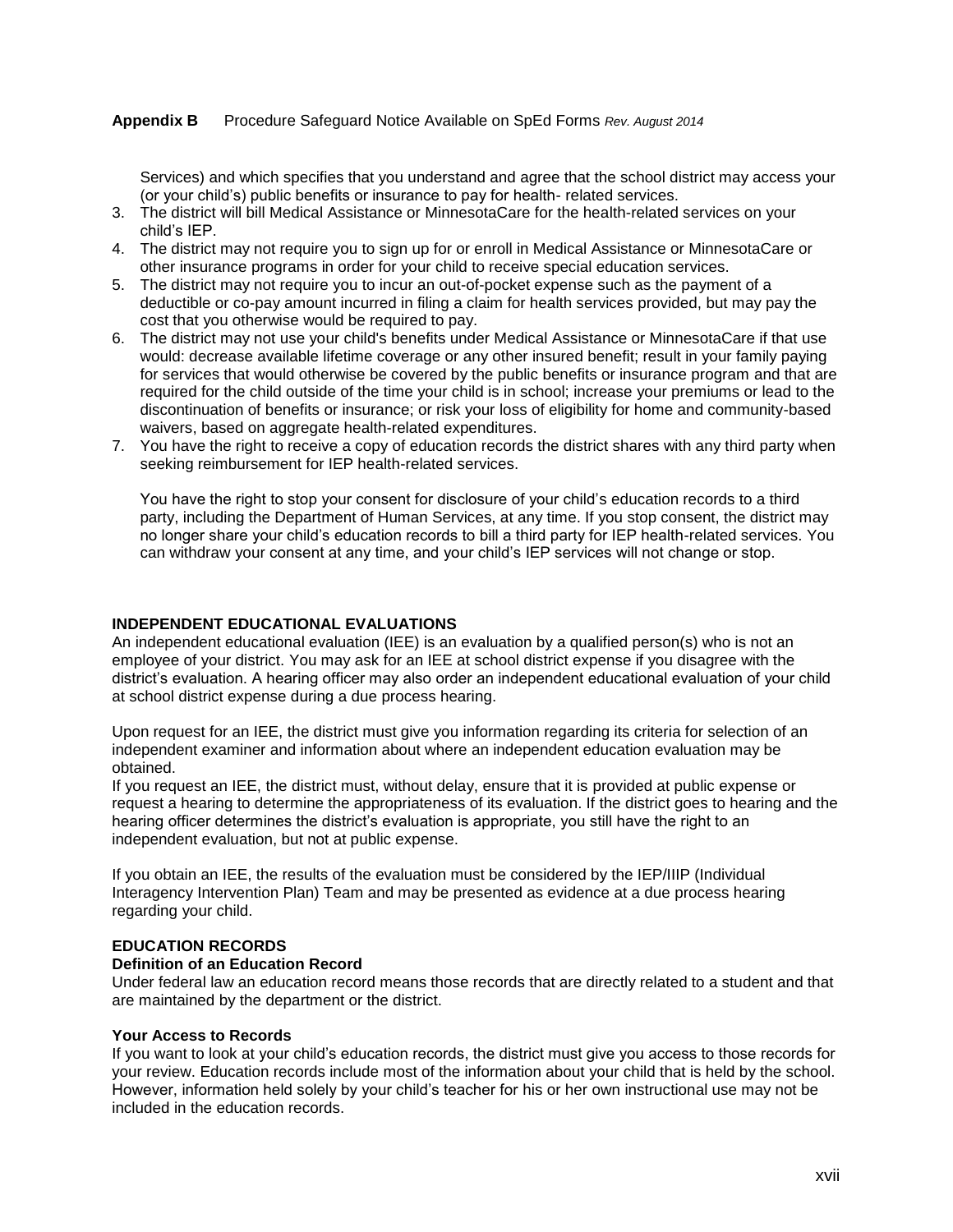The district must allow you to review the records without unnecessary delay, and before any meeting regarding an IEP, or any hearing or resolution session about your child. In addition, the district must comply with your request to review your child's education records immediately, if possible, or within 10 days of the date of the request (excluding Saturdays, Sundays and legal holidays), if immediate compliance is not possible.

Your right to inspect and review records includes the right to:

- 1. An explanation or interpretation from the district of your child's records upon request;
- 2. Have your representative inspect and review the records on your behalf;
- 3. Request that the district provide copies of your child's educational records to you; and
- 4. Review your child's records as often as you wish in accordance with state law. State law provides that if you have been shown private data and have been informed of its meaning, that data does not need to be disclosed to you for a period of 6 months unless a dispute or action is pending or new

#### **Transfer of Rights**

Your rights regarding accessing your child's education records generally transfer to your child at age 18. Notice must be provided to you and your child regarding this transfer of rights.

#### **Records on More Than One Child**

If any education record includes information on more than one child, you have the right to inspect and review only information relating to your child. You can seek consent to review and inspect education records that include information about children in addition to your own, but those parents of those children have a right to refuse your request for consent.

#### **List of Types and Locations of Information**

Upon your request, the district and the department must provide you with a list of the types and locations of education records they collect, maintain or use.

#### **Record of Access by Others**

The district must keep a record of each request for access to, and each disclosure of, personally identifiable information in your child's education records. This record of access must include the name of the individual who made the request or received personally identifiable information from your child's education records, the date access was given and the purpose of the disclosure or the individual's legitimate interest in the information.

#### **Consent to Release Records**

Generally, your consent is required before personally identifiable information is released to unauthorized individuals or agencies. The consent must be in writing and must specify the individuals or agencies authorized to receive the information: the nature of the information to be disclosed; the purpose for which the information may be used; and a reasonable expiration date for the authorization to release information. Upon request, the district must provide you with a copy of records it discloses after you have given this consent.

The district may not disclose information contained in your child's IEP/IIIP, including diagnosis and treatment information, to a health plan company without your signed and dated consent.

#### **Fees for Searching, Retrieving and Copying Records**

The district may not charge a fee to search or retrieve records. However, if you request copies, the district may charge a reasonable fee for the copies, unless charging that fee would prevent you from exercising your right to inspect and review the education records because you cannot afford to pay it.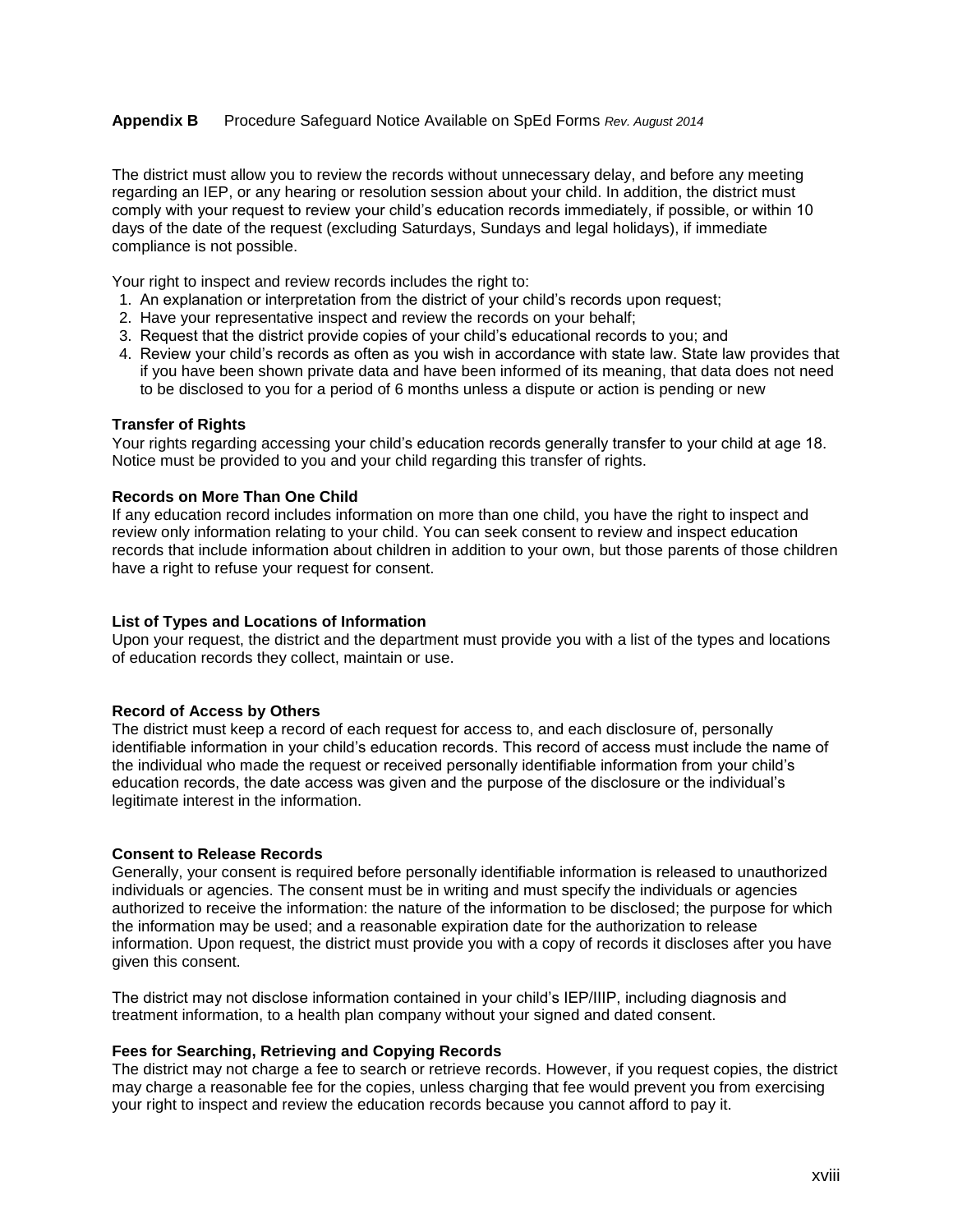#### **Amendment of Records at Parent's Request**

If you believe that information in your child's records is inaccurate, misleading, incomplete or in violation of your child's privacy or other rights, you may request in writing that the district amend or remove the information.

The district must decide within a reasonable time whether it will amend the records. If the district decides not to amend the records, it must inform you that you have the right to a hearing to challenge the district's decision. If, as a result of that hearing, the district decides that the information is not inaccurate, misleading, or otherwise in violation of your child's privacy right, it must inform you that you have the right to include a statement of your comments and disagreements alongside the challenged information in your child's education records. A hearing to challenge information in education records must be conducted according to the procedures for such hearings under FERPA.

#### **Transfer of Records**

Minnesota Statutes require that a district, a charter school, or a nonpublic school transfer a student's educational records, including disciplinary records, from a school a student is transferring from to a school in which a student is enrolling within 10 business days of a request.

#### **Destruction of Records**

The district must inform you when personally identifiable information is no longer needed in order to provide education services to your child. That information must be destroyed at your request. However, the school may retain a permanent record of your child's name, address, phone number, grades, attendance records, classes attended, grade level completed and year completed.

Under federal law, destruction means the physical removal of personal identifiers from information so that the information is no longer personally identifiable. Thus, the student's record does not need to be physically destroyed to comply with your request to destroy special education related records. Districts can appropriately comply with this requirement by removing personally identifiable information from the student's records. The choice of destruction method generally lies with the school district.

The district shall not destroy any education records if there is an outstanding request to inspect or review the records.

Despite your request to destroy records a district can keep certain records necessary to comply with the General Education Provision Act (GEPA), which requires that recipients of federal funds keep records related to the use of those funds. You may want to maintain certain special education records about your child for documentation purposes in the future, such as for applying for SSI benefits.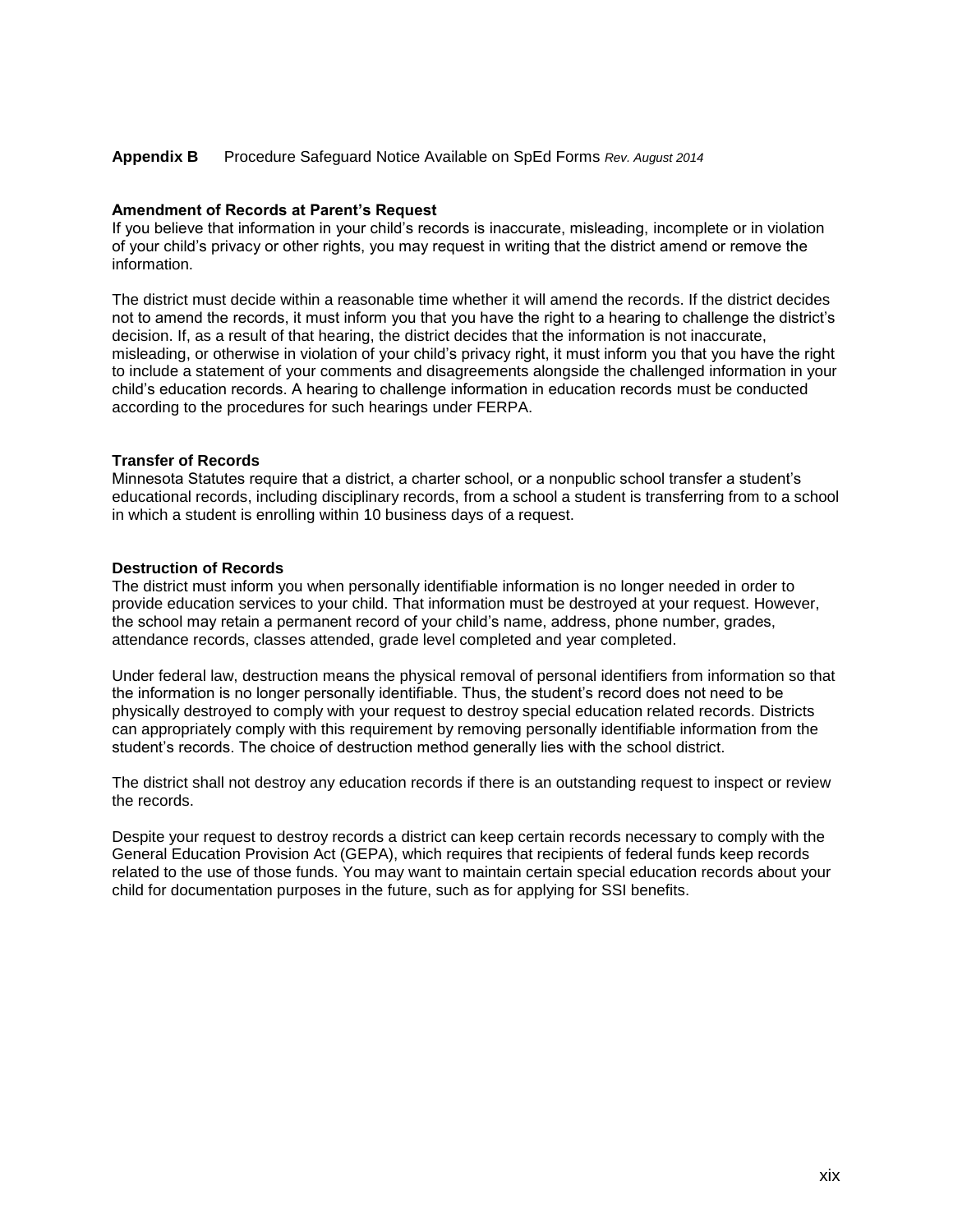#### **MEDIATION**

Mediation is a free, voluntary process to help resolve disputes. You or your district may request free mediation from the Minnesota Department of Education's Special Education Alternative Dispute Resolution program at 651-582-8222 or 1-866-466-7367. Mediation uses a neutral third party trained in dispute resolution techniques. Mediation may not be used to deny or delay your right to a due process hearing. Both you and district staff must agree to try mediation before a mediator can be assigned. At any time during the mediation, you or the district may end the mediation.

If you and the district resolve all or a portion of the dispute or agree to use another procedure to resolve the dispute, the mediator shall ensure that the resolution or agreement is in writing and signed by both you and the district and that both parties receive a copy of the document. The written resolution or agreement shall state that all discussions that occurred during mediation are confidential and may not be used as evidence in any hearing or civil proceeding. The resolution or agreement is legally binding on both you and the district and is enforceable in state or federal district court. You or the district can request another mediation to resolve a dispute over implementing the mediation agreement.

#### **FILING A WRITTEN COMPLAINT**

Any organization or individual may file a complaint with the Minnesota Department of Education (MDE). Complaints sent to MDE must:

- 1. Be in writing and be signed by the individual or organization filing the complaint;
- 2. Allege violations of state or federal special education law or rule;
- 3. State the facts upon which the allegation is based;
- 4. Include the name, address and telephone number of the person or organization making the complaint;
- 5. Include the name and address of the residence of the child and the name of the school the child is attending;
- 6. A description of the nature of the child's problem;; including facts relating to the problem,
- 7. A proposed resolution of the problem to the extent known and available to the party at the time the complaint is filed; and
- 8. Be forwarded to the public agency providing services to the child at the same time the complaint is sent to MDE.

The complaint must be sent to: Minnesota Department Education, Division of Compliance and Assistance Due Process, Supervisor, 1500 West Highway 36, Roseville, MN 55113-4266 651.582.8689 Phone 651.582.8725 Fax

The complaint must be received by MDE no later than one year after the alleged violation occurred. MDE will issue a written decision within 60 days, unless exceptional circumstances require a longer time or you or the district agree to extend the time to participate in mediation. The final complaint decision may be appealed to the Minnesota Court of Appeals by you (the parent) or the school district injured-in-fact by the decision within 60 days of receiving notice of the final decision.

#### **MODEL FORMS**

MDE has developed model forms that can be used to file special education or due process complaints. These forms are not required, but are available as a resource to use when filing a complaint. These model forms are available MDE's website: MDE > School Support > Compliance and Assistance > Due Process Forms.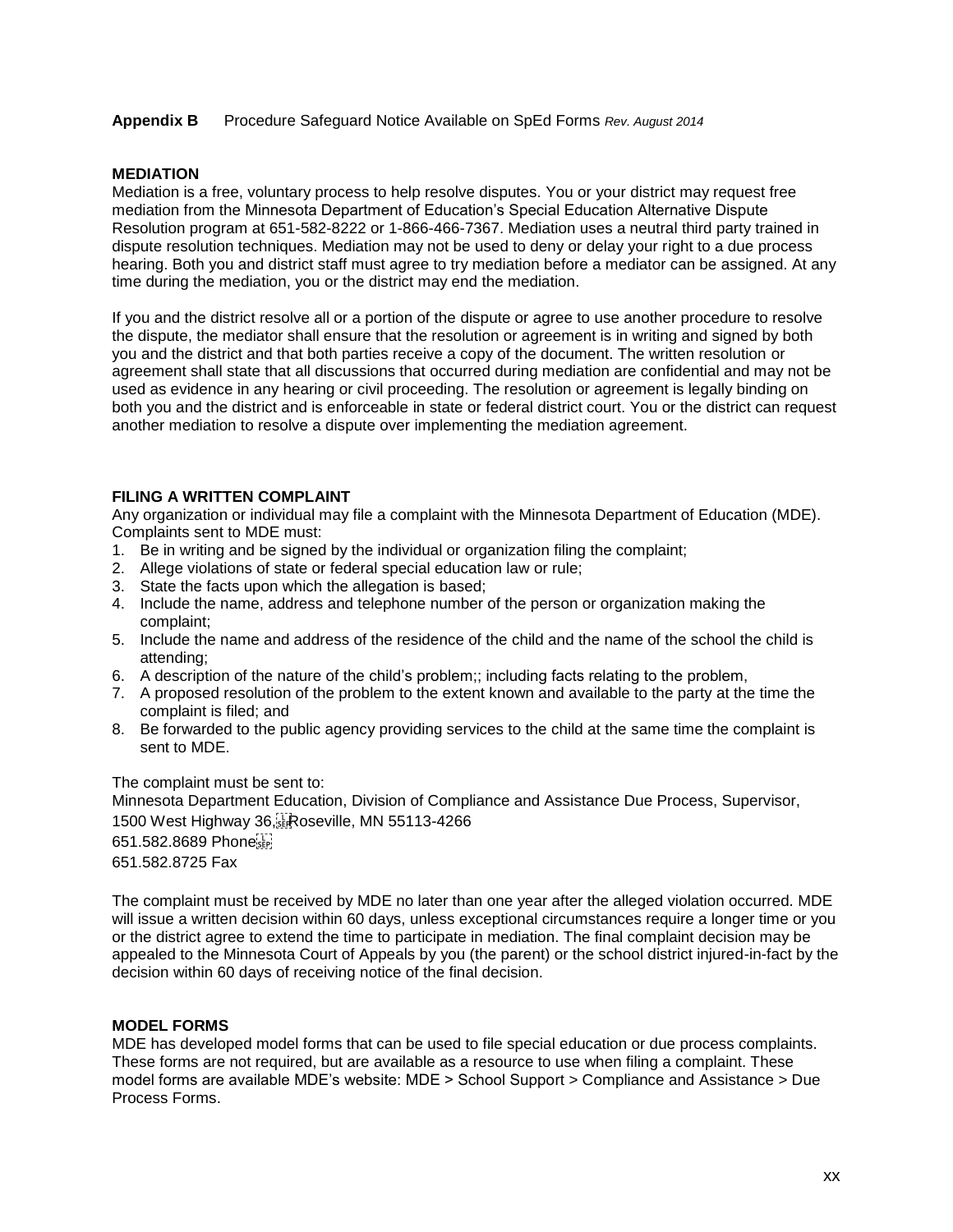#### **IMPARTIAL DUE PROCESS HEARING**

Both you and the district have a right to request an impartial due process hearing in writing within two years of the date you or the agency knew or should have known about the alleged action that forms the basis of the due process complaint.

A due process hearing can be requested regarding a proposal or refusal to initiate or change a child's evaluation, IEP, educational placement, or to provide FAPE.

A due process hearing may address any matter related to the identification, evaluation, educational placement, manifestation determination or provision of a free and appropriate public education of your child. Within 15 days of receiving notice of your due process complaint, and prior to the due process hearing, the school district must arrange for a resolution meeting with you and the relevant members of the IEP Team who have knowledge of the facts alleged in the due process complaint.

The purpose of this meeting is for you to discuss the due process complaint, and the facts that form the basis of the due process complaint, so that the school district has the opportunity to resolve the dispute that is the basis for the due process complaint.

The resolution meeting need not be held if you and the school district agree in writing to waive the meeting or agree to mediation. A resolution meeting is also not required to be held when the district is the party who requests a due process hearing. If the matter is not resolved within 30 days of receipt of the due process complaint, the hearing timelines begin.

If the school district is unable to obtain your participation in the resolution meeting or mediation after reasonable efforts have been made and the school district does not agree to waive the meeting in writing, the school district may, at the conclusion of the 30-day period, request that a hearing officer dismiss your due process complaint.

#### **Loss of Right to a Due Process Hearing**

NOTE: Due to an interpretation of state law by the 8th Circuit Court of Appeals, if your child changes school districts and you do not request a due process hearing before your child enrolls in a new district, you may lose the right to have a due process hearing about any special education issues that arose in the previous district. You do still have a right to request a due process hearing about special educational issues that may arise in the new district where your child is attending.

#### **Procedures for Initiation of a Due Process Hearing**

Upon a written request for a hearing, the district must give you a copy of this procedural safeguard notice and a copy of your rights at hearing. If you or the district request a hearing, the other party must be provided with a copy of the request and submit the request to the department. Once it receives the request, the department must give a copy of the procedural safeguards notice to you. All written requests must include:

- 1. The name of your child;
- 2. The address of your child;
- 3. The name of the school your child is attending;
- 4. A description of the problem(s), including your view of the facts; and
- 5. A proposed resolution of the problem to the extent known and available to you at the time.

MDE maintains a list of qualified hearing officers. Upon receipt of a written request for a hearing, MDE will appoint a hearing officer from that list to conduct the hearing. Below are a few of your rights at hearing. This is not a complete list of rights.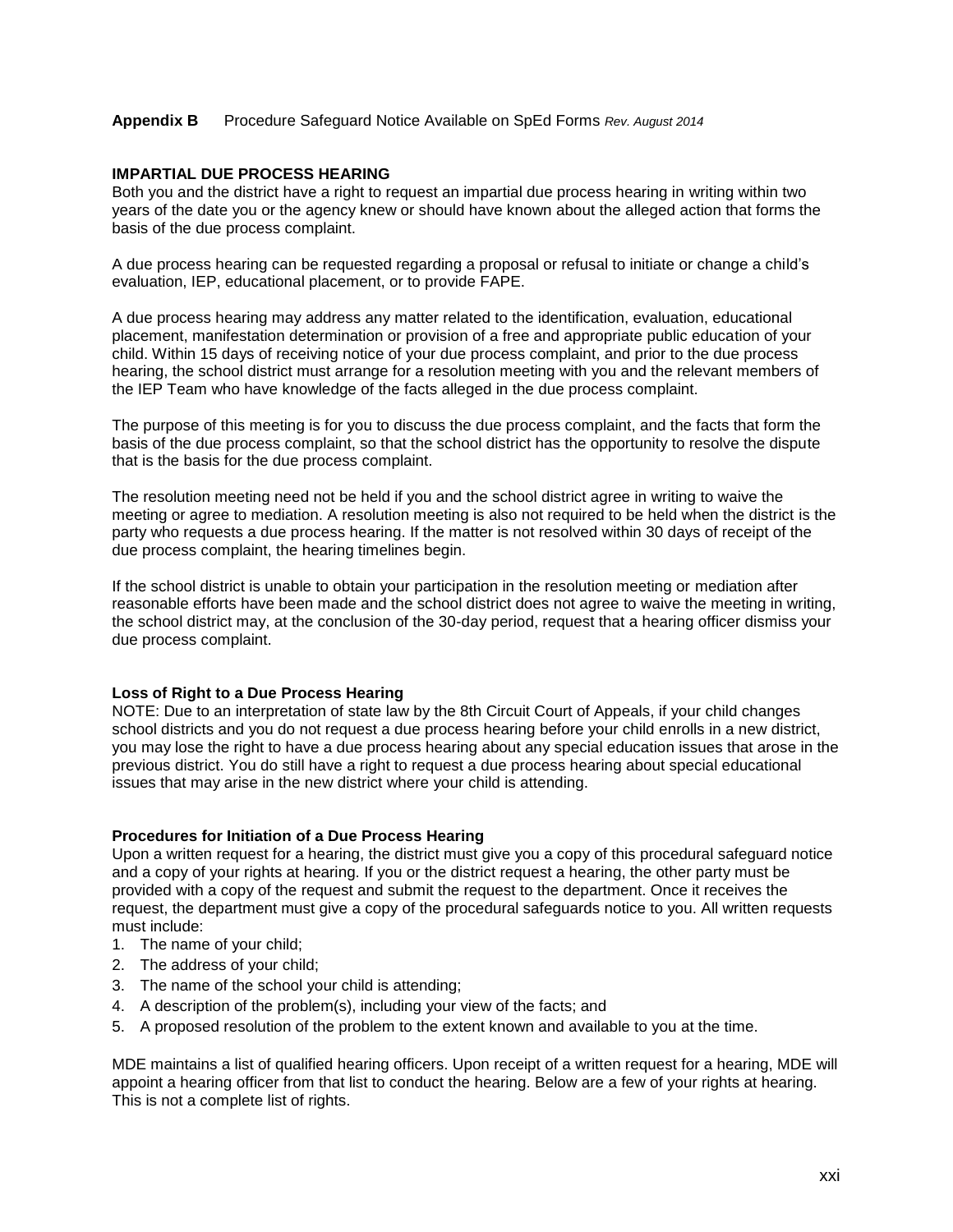Both you and the district have the right to:

- 1. Be accompanied and advised by counsel and by individuals with special knowledge or training with respect to the problems of children with disabilities;
- 2. Present evidence and confront, cross-examine and compel the attendance of witnesses;
- 3. Prohibit the introduction of any evidence at the hearing that has not been disclosed at least five business days before the hearing, including evaluation data and recommendations based on that data; and
- 4. Receive a free copy of the hearing transcript or electronic recording of findings of fact and decisions.

As a parent, you, specifically, have the right to:

- 1. Have your child, who is the subject of the hearing, present;
- 2. Open the hearing to the public; and
- 3. Have the record or transcript of the hearing and the hearing officer's findings of fact, conclusions of law and decisions made provided to you at no cost.

#### **Responding to the Hearing Request**

If you file a hearing request and you did not previously receive a prior written notice from the district about the subject matter of the hearing request, the district must send you a written explanation of why the district refused to take the action raised in the hearing request within 10 days of receiving the hearing request. This explanation must include a description of other options considered by the IEP team, why those options were rejected, a description of each evaluation procedure, assessment, record, or report that the district used as the basis for the proposed or refused action, and a description of the factors relevant to the district's proposal or refusal decision.

The district can assert that the hearing request does not meet the requirements under state law. A hearing request is considered sufficient unless the party who received the request notifies the hearing officer in writing within 15 days of receiving the request that they believe the request does not meet statutory requirements. The hearing officer must determine whether the hearing request meets statutory requirements within 5 days of receiving the request and notify the parties.

Upon receiving your hearing request, the district must also send you a written response that addresses the issues you raised in the hearing request within 10 days of receiving the request.

#### **Disclosure of Additional Evidence Before a Hearing**

A prehearing conference must be held within 5 business days of the date the commissioner appoints a hearing officer. This conference can be held in person, at a location within the district, or by telephone. At least 5 business days before a hearing, you and the district must disclose to each other all evaluations of your child completed by that date and recommendations based on those evaluations that are intended to be used at the hearing. A hearing officer may refuse to allow you to introduce any undisclosed evaluations or recommendations at the hearing without consent of the other party.

#### **The Hearing Decision**

A hearing decision must be issued and provided to each party within 45 calendar days, or within an appropriately extended time period, upon the expiration of the 30-day resolution period after the due process complaint was received by the state agency. A hearing officer may extend the time beyond the 45-day period if requested by either party for good cause shown on the record.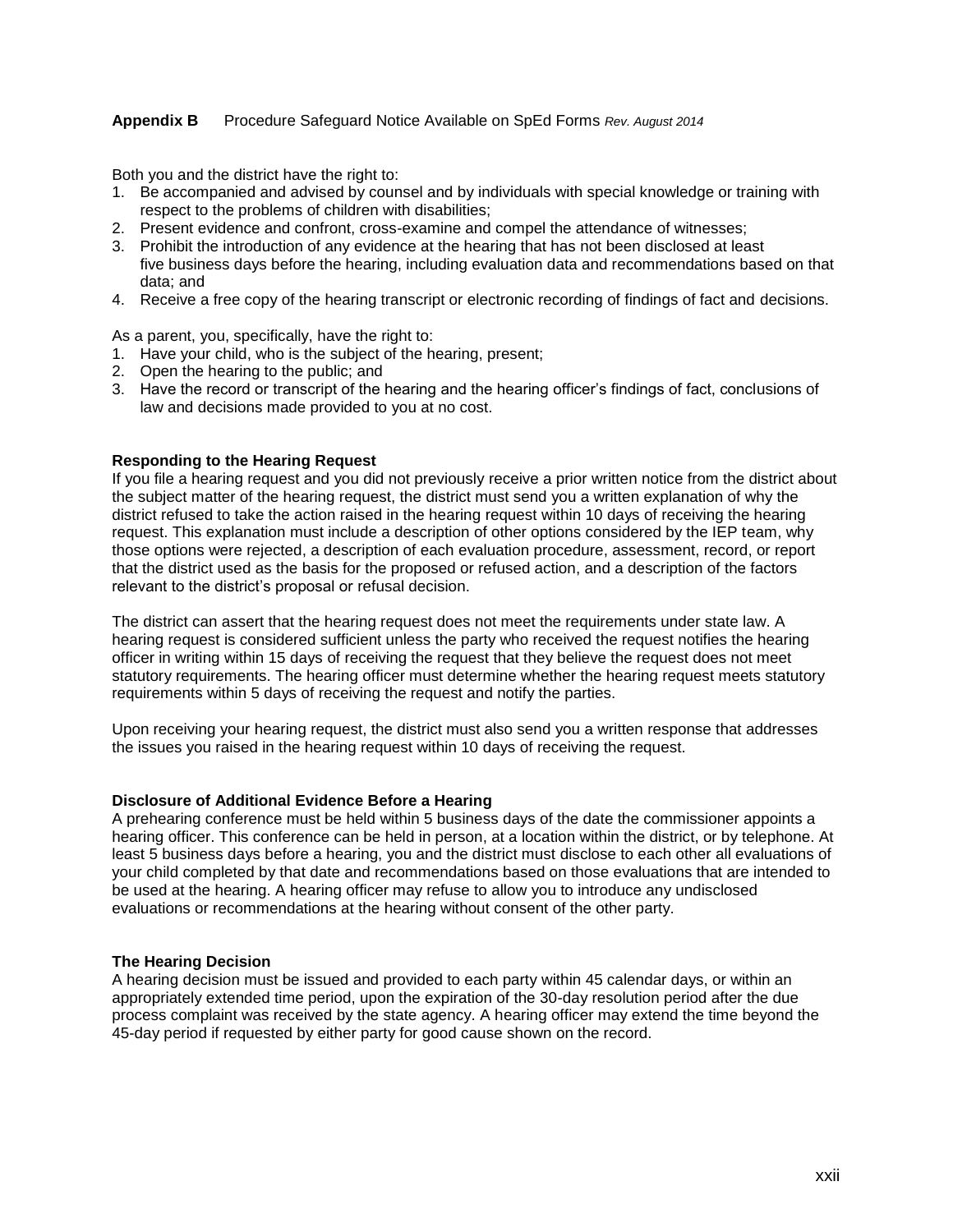A hearing officer must conduct oral arguments in a hearing at a time and place that is reasonably convenient to you and your child. A hearing officer's decision on whether your child received FAPE must be based on evidence and arguments that directly relate to FAPE. The hearing decision is final unless you or the district files a civil action. A hearing officer lacks the authority to amend a decision except for clerical and mathematical errors.

#### **Separate Request for Due Process Hearing**

You have the right to file a separate due process complaint on an issue separate from a due process complaint already filed.

#### **Free or Low-Cost Legal Resources**

The district must inform you of any free or low-cost legal and other relevant services available in the area if you request the information or if you or the school district file a due process complaint. A list of free or low-cost legal resources is also available on MDE's Special Education Hearings web page (MDE> Select School Support > Compliance and Assistance > Special Education Hearings).

#### **COMPLAINT AND HEARINGS DATABASE**

Final decisions on special education complaints and due process hearings are available to the public on the MDE website. MDE maintains a public database called the Complaints, Hearings, and Letters Search Engine. Decisions available in the database are redacted and all personally identifiable information is removed. This database is available on the Compliance and Assistance webpage on the MDE website at: http://w20.education.state.mn.us/WebsiteContent/ComplianceSearch.jsp.

#### **CIVIL ACTION**

When you or the district disagrees with the findings or decisions made by a hearing officer, either party may file a court action. The action may be brought in federal district court or the state court of appeals. Different standards of review apply in each court. An appeal to the state court of appeals must be made within 60 calendar days of your receipt of the decision. An appeal to federal district court must be made within 90 days of the date of the decision.

#### **PLACEMENT DURING A HEARING OR CIVIL ACTION**

During a hearing or court action, unless you and the district agree otherwise, your child will remain in the educational placement where he/she is currently placed and must not be denied initial admission to school. This is commonly referred to as the "stay-put" rule.

Two exceptions to the "stay-put" rule exist:

- 1. Students may be removed from their educational setting for not more than 45 school days to an interim alternative educational placement for certain weapon, drug or serious bodily injury violations; and
- 2. A hearing officer's decision agreeing with you that a change in placement is appropriate as the "stayput" placement during subsequent appeals.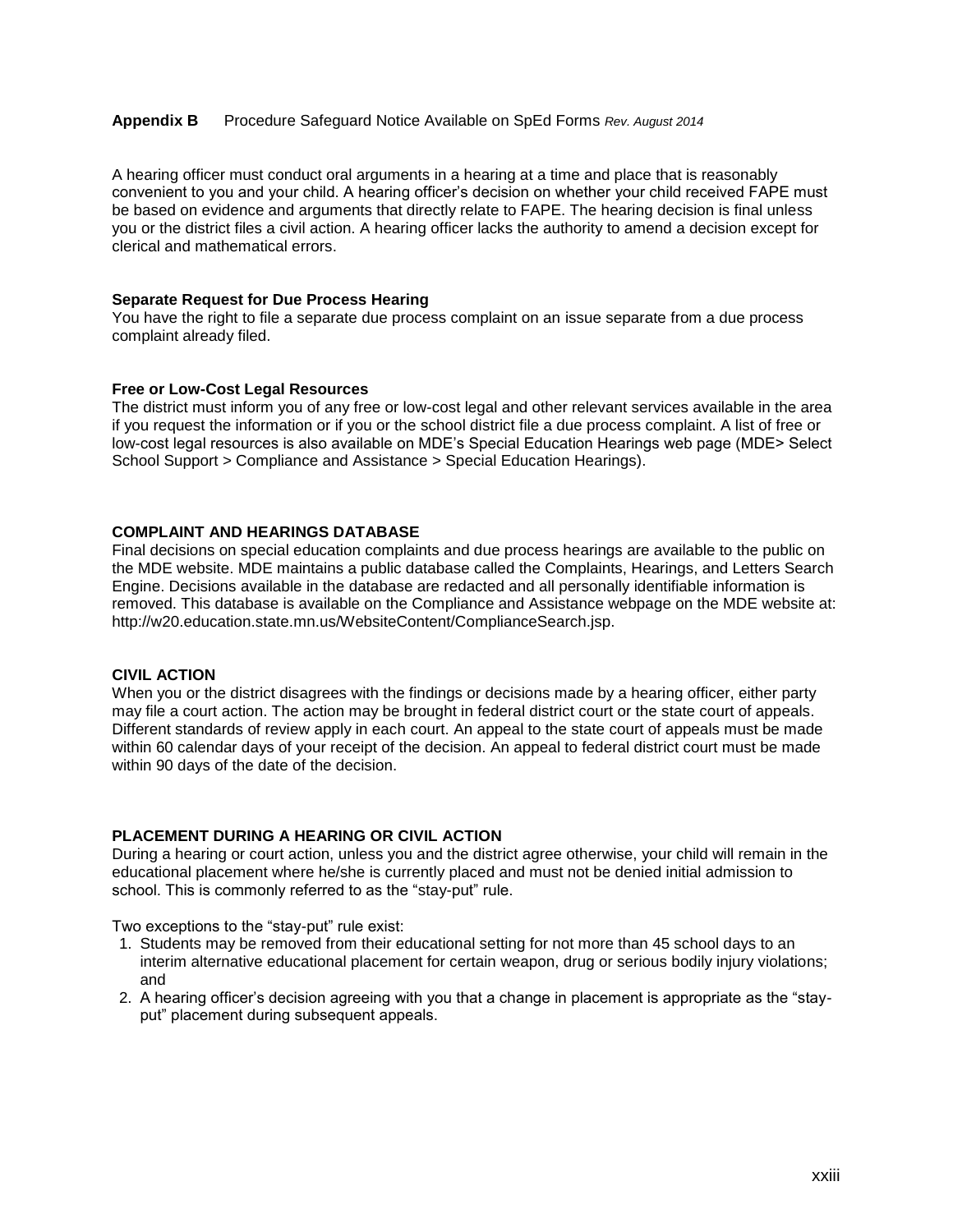#### **EXPEDITED HEARINGS**

You (the parent) or the district can request an expedited hearing in the following situations:

- 1. Whenever you dispute the district's proposal to initiate or change the identification, evaluation or educational placement of your child or the district's provision of FAPE to your child;;
- 2. Whenever you dispute the district's refusal to initiate or change the identification, evaluation or educational placement of your child or the district's provision of FAPE to your child;
- 3. Whenever you dispute the manifestation determination; and
- 4. Whenever the district believes that maintaining the current placement of your child is substantially likely to result in injury to the child or to others.

You or a school district may file a written request for an expedited due process hearing as described above.

#### **Timelines for Expedited Hearings**

Expedited hearings must be held within 20 school days of the date the hearing request is filed. The hearing officer must issue a decision within 10 school days after the hearing. A resolution meeting must occur within 7 days of receiving the hearing request, unless you and the school district agree in writing to either waive the resolution meeting or use the mediation process. The expedited due process hearing may proceed unless the matter has been resolved to the satisfaction of both parties within 15 days of receiving the request.

#### **Dismissal of Complaint**

If the school district is unable to obtain your participation in the resolution meeting or mediation after reasonable efforts have been made and the school district does not agree to waive the meeting in writing, the school district may, at the conclusion of the 30-day period, request that a hearing officer dismiss your due process complaint.

#### **Placement by a Hearing Officer**

A hearing officer may decide to move your child to an interim alternative educational setting for up to 45 school days if the hearing officer determines your child is substantially likely to injure himself or herself or others if he/she remains in the current placement.

#### **Right to Appeal Decision**

You or the district can appeal the decision of a hearing officer in an expedited due process hearing.

#### **INTERIM ALTERNATIVE EDUCATIONAL PLACEMENT**

The district may change your child's educational placement for up to 45 school days, if your child:

- 1. Carries a dangerous weapon to or possesses a dangerous weapon at school, on school premises, or at a school function under the jurisdiction of the school district or MDE as defined in federal law;
- 2. Knowingly possesses or uses illegal drugs, or sells or solicits the sale of a controlled substance while at school, on school premises, or at a school function under the jurisdiction of the school district or MDE. This does not include alcohol or tobacco; or
- 3. Inflicts serious bodily injury upon another person while at school, on school premises, or at a school function under the jurisdiction of the school district or MDE as defined in federal law.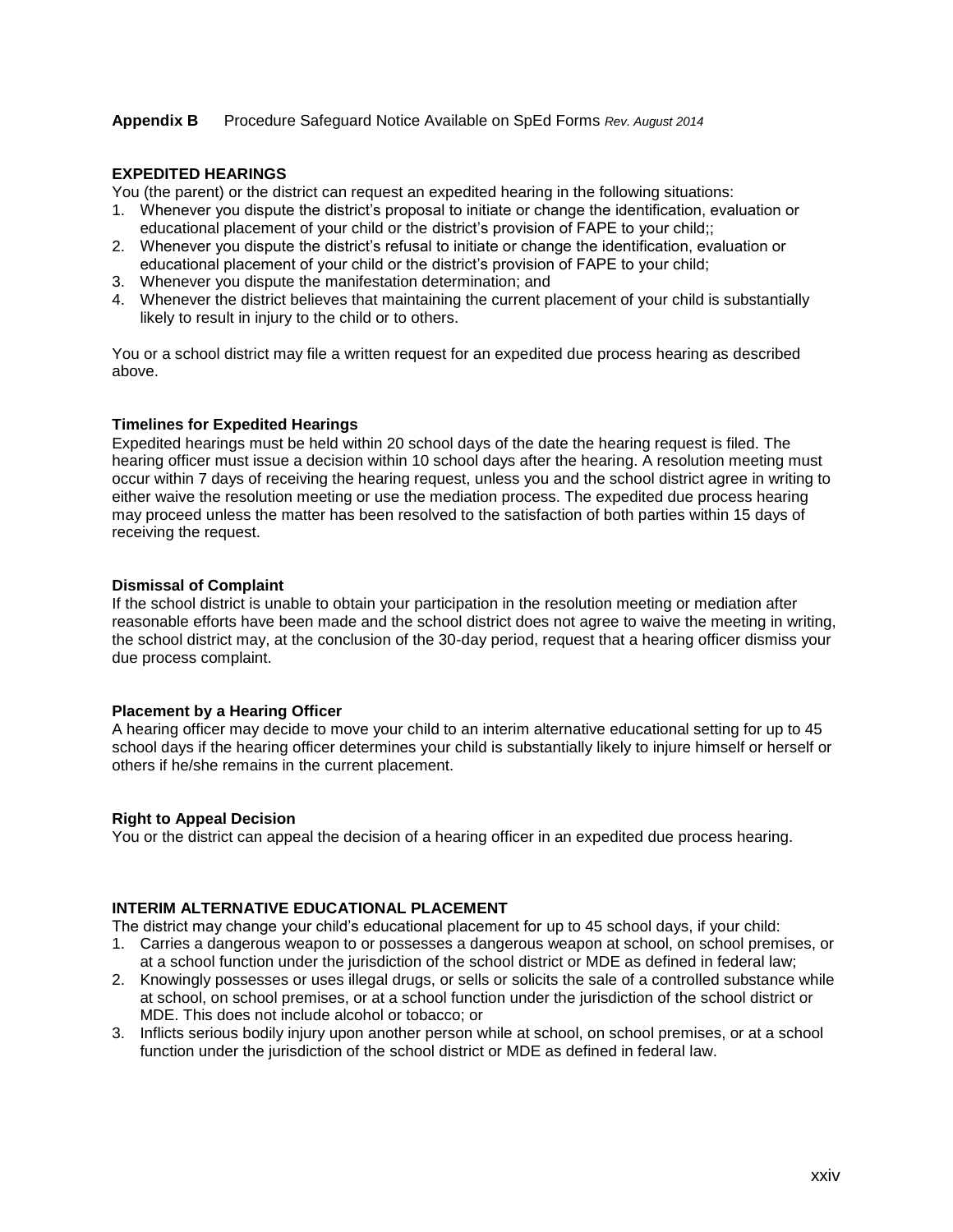On the date the district decides to remove your child and the removal is a change of placement of a child with a disability because of a violation of a code of student conduct, the school district must notify you of that decision, and provide you with the procedural safeguards notice.

The IEP/IIIP team determines the interim alternative educational setting and appropriate special education services. Even though this is a temporary change, it must allow your child:

- 1. To continue to participate in the general education curriculum and progress towards meeting goals set out in your child's IEP, although in a different setting; and
- 2. Include services and modifications designed to prevent the behavior from recurring.

If your child is placed in an interim alternative educational setting, an IEP/IIIP meeting must be convened within 10 school days of the decision. At this meeting, the team must discuss behavior and its relationship to your child's disability. The team must review evaluation information regarding your child's behavior, and determine the appropriateness of your child's IEP/IIIP and behavior plan. The team will then determine if your child's conduct was caused by, or had a direct relationship to his or her disability, or if your child's conduct was the direct result of the school district's failure to implement the IEP.

#### **ATTORNEY'S FEES FOR HEARINGS**

You may be able to recover attorney fees if you prevail in a due process hearing. A judge may make an award of attorney's fees based on prevailing rates in your community. The court may reduce an award of attorney's fees if it finds that you unreasonably delayed the settlement or decision in the case. If the district prevails and a court agrees that your request for a hearing was for any improper purpose, you may be required to pay the district's attorney's fees.

#### **EXCLUSIONS AND EXPULSION OF PUPILS WITH A DISABILITY**

Before your child with a disability can be expelled or excluded from school, a manifestation determination must be held. If your child's misbehavior is related to his or her disability, your child cannot be expelled. When a child with a disability is excluded or expelled under the Pupil Fair Dismissal Act, Minnesota Statutes Sections 121A.41-56, for misbehavior that is not a manifestation of the child's disability, the district shall continue to provide special education and related services after the period a period of suspension, if imposed.

#### **DISCIPLINARY REMOVALS**

If a child with a disability is removed from his or her current educational placement, this is considered a change of placement if:

- 1. The removal is for more than 10 school days in a row; or
- 2. Your child has been subjected to a series of removals that constitute a pattern because:
	- a. The series of removals total more than 10 school days in a year;
		- b. Your child's behavior is substantially similar to your child's behavior in previous incidents that resulted in a series of removals; and
		- c. Of additional factors such as the length of each removals, the total amount of time your child has been removed, and the proximity of the removals to one another.

The determination of whether a pattern of removals constitutes a change of placement is made by the district. If this determination is challenged it is subject to review through due process and judicial proceedings.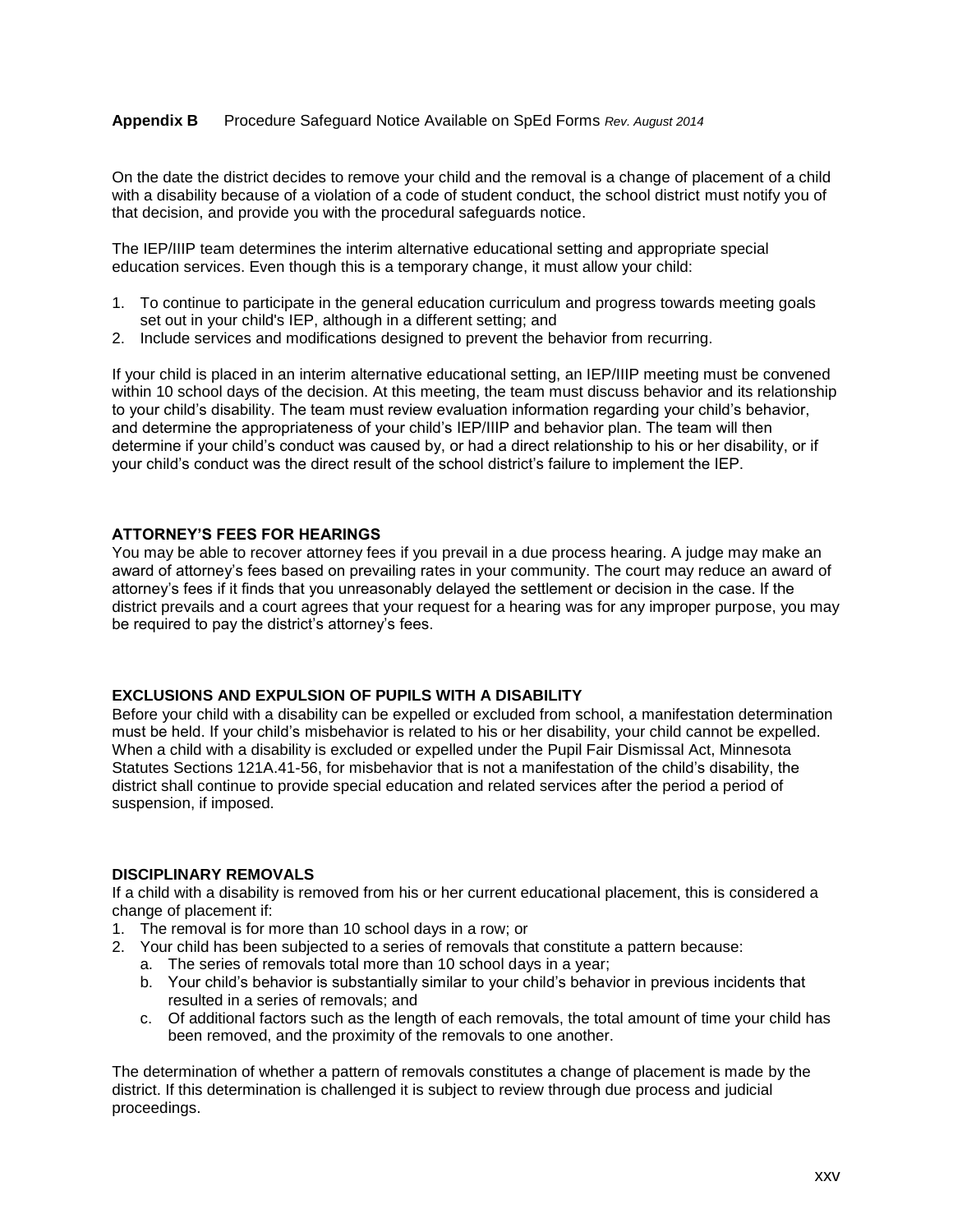#### **CHILDREN NOT DETERMINED ELIGIBLE FOR SPECIAL EDUCATION AND RELATED SERVICES**

If your child has not been determined eligible for special education and related services and violates a code of student conduct, and the school district knew before the discipline violation that your child was a child with a disability then your child can utilize the protections described in this notice.

A district is deemed to have knowledge that your child is a child with a disability if, before the behavior that brought about the disciplinary action occurred:

- 1. You expressed concern in writing to supervisory or administrative personnel at the district or to your child's teacher that your child is in need of special education and related services;
- 2. You requested an evaluation related to eligibility for special education and related services under Part B of the IDEA; or
- 3. Your child's teacher or other district personnel expressed specific concerns about a pattern of behavior demonstrated by your child directly to the district's director of special education or to other district supervisory staff.

#### **Exceptions to a District's Knowledge**

A district would not be deemed to have such knowledge if:

- 1. You have previously refused consent for an evaluation of your child or you have previously refused special education services; or
- 2. Your child has already been evaluated and determined to not be a child with a disability under Part B of IDEA.

#### **Conditions that Apply if There is No Basis of Knowledge.**

If a district does not have knowledge that your child is a child with a disability prior to taking disciplinary measures against your child, your child may be subjected to similar disciplinary consequences that are applied to children without disabilities who engage in similar behaviors.

If a request is made for an evaluation of your child during the time period in which your child is subjected to disciplinary measures, the evaluation must be conducted in an expedited manner. Until the evaluation is complete, your child remains in the educational placement determined by the district, which can include suspension or expulsion without educational services. In Minnesota, regular special education services are provided on the sixth day of a suspension and alternative education services are provided.

#### **REFERRAL TO AND ACTION BY LAW ENFORCEMENT AND JUDICIAL AUTHORITIES**

A district can report a crime committed by a child with a disability to appropriate authorities and State law enforcement and judicial authorities can exercise their responsibilities under the law related to crimes committed by a child with a disability.

#### **Transmittal of records**

If a district reports a crime committed by a child with a disability, the district must ensure that copies of the child's special education and disciplinary records are transmitted to the appropriate authorities to whom the crime is reported for consideration. However, the district may only transmit copies of your child's special education and disciplinary records to the extent permitted by FERPA.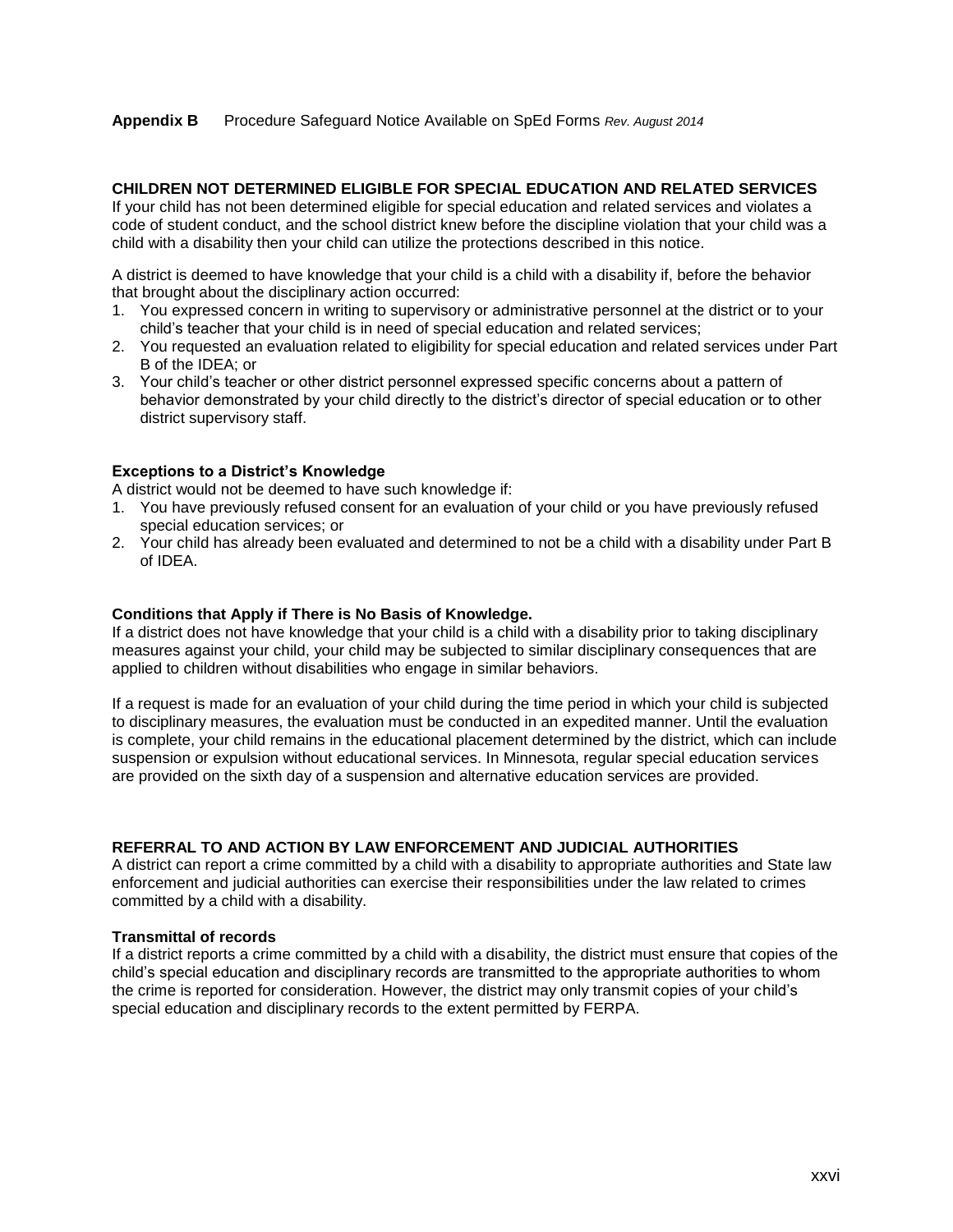#### **PRIVATE SCHOOL PLACEMENT**

IDEA does not require the district to pay for the cost of educating your child, including special education and related services, at a private school if the district made FAPE available to your child and you chose to place your child in a private school. However, you may be able to recover tuition expenses for a private school placement if you informed the district of your intent to enroll your child in a private school at public expense in a timely manner and if a hearing officer finds that the district did not promptly make FAPE available to your child prior to your child being enrolled in the private school and if the private placement is appropriate. You must inform the district of your intent to place your child in a private placement at public expense at the most recent IEP/IIIP meeting prior to removal of your child from public school or by written notice to the district at least 10 business days prior to removal of your child from public school.

Your notice must state why you disagree with the district's proposed IEP/IIIP or placement. If a hearing officer or court finds that the district failed to provide or is unable to provide your child with an appropriate education and that the private placement is appropriate, you may be reimbursed for the cost of the private placement. Failure to tell the school of your intent to enroll your child in a private school at public expense, failure to make your child available for evaluation prior to placing your child in a private school after the district has given you notice of its intent to evaluate your child, or other unreasonable delay on your part could result in a reduction or denial of reimbursement for the private school placement.

A hearing officer cannot reduce or deny the cost of reimbursement if: the district prevented you from being provided with this notice; you did not receive notice of your responsibilities as discussed above in this section; or if compliance with the above requirements would likely result in physical harm to your child and if you failed to provide the required notice because you cannot write in English or if compliance with the above requirements would likely result in serious emotional harm to your child.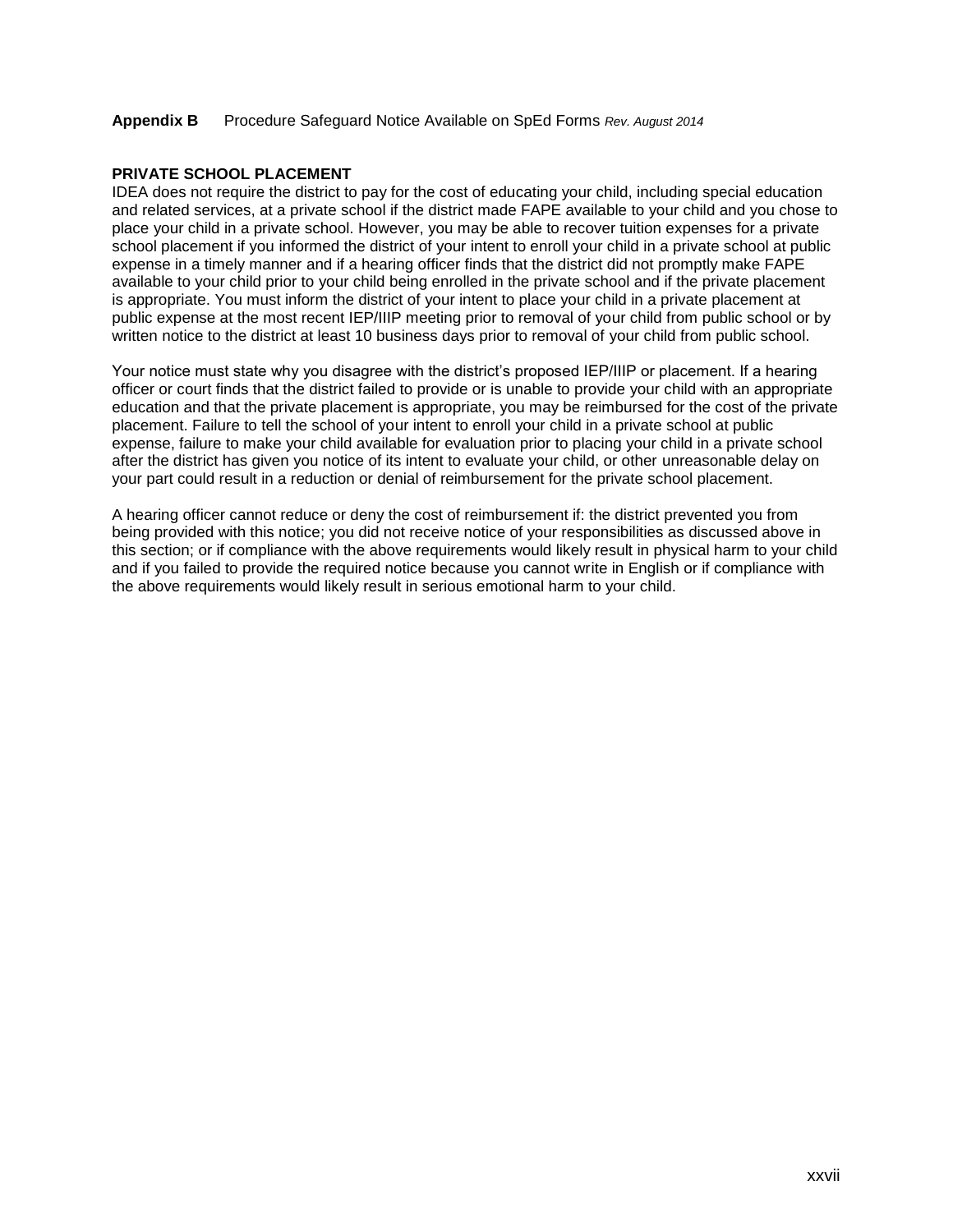

## **Special Education Advisory Council (SEAC) Mission Statement and By-laws**

Woodbury Leadership Academy

8089 Globe Drive

Woodbury, MN 55125

(651) 571-2100

www.woodburyleadershipacademy.com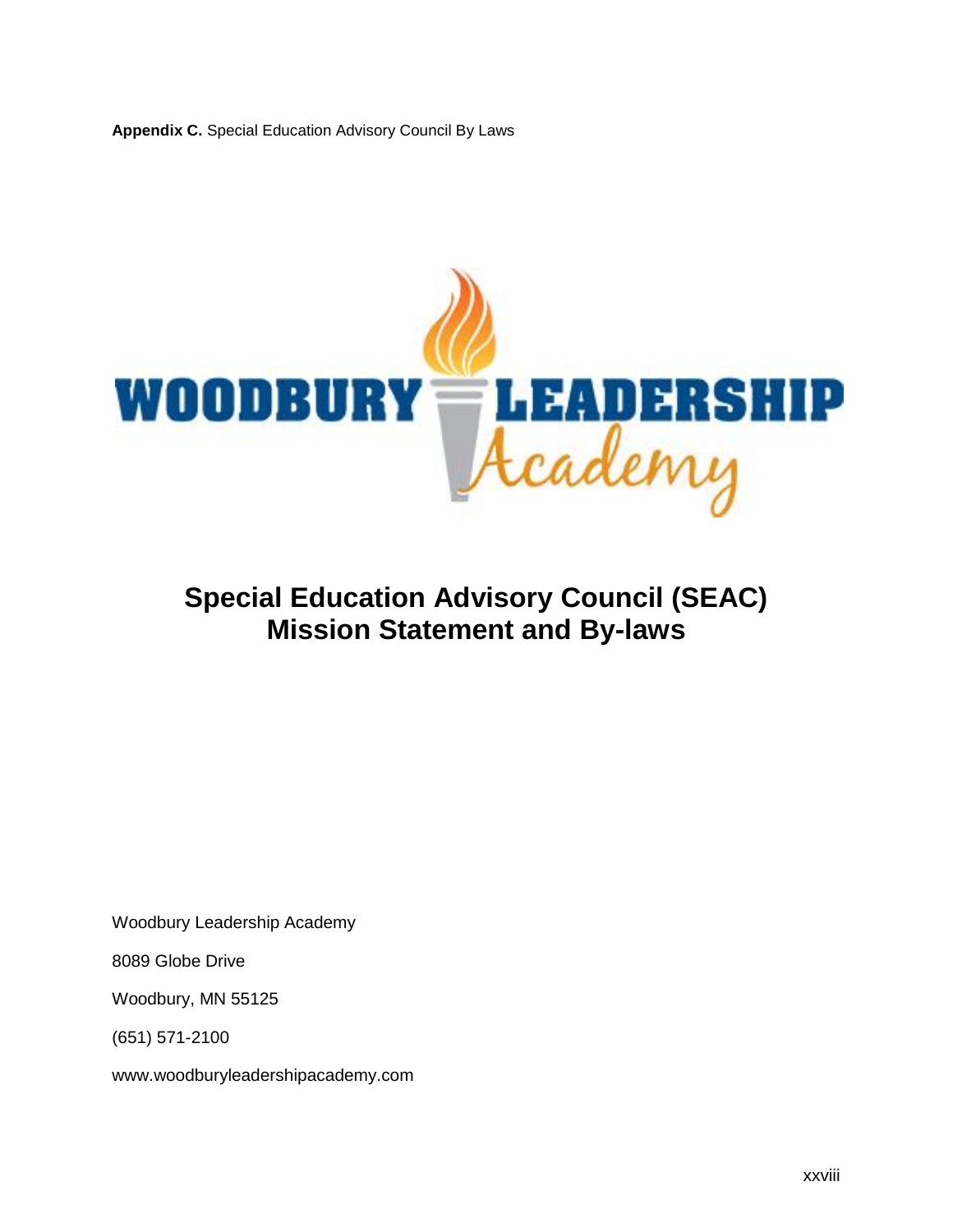This document is available at:<http://www.woodburyleadershipacademy.com/> Adopted: September 2015 Updated:

## **SEAC Mission Statement:**

Woodbury Leadership Academy Special Education Advisory Council (SEAC) is designed to foster inclusion of all students to meet Woodbury Leadership Academy's high expectations in partnership with parents, teacher, and community.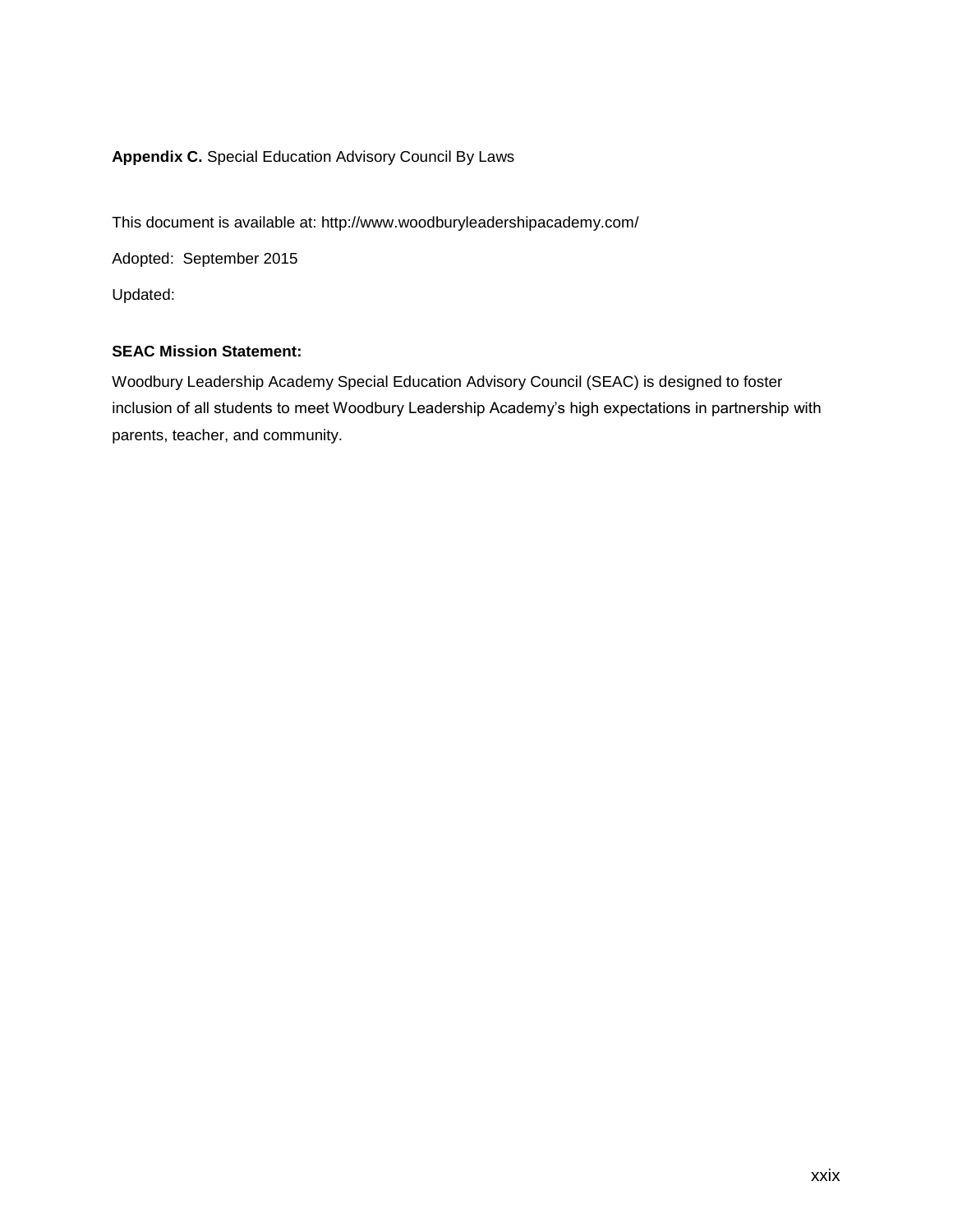## **TABLE OF CONTENTS**

| Chapter 1 - Functions of SEAC                              | 32 |
|------------------------------------------------------------|----|
| Chapter 2 - Officers and Members                           | 33 |
| Chapter 3 - Executive Committee of SEAC and Representation | 37 |
| Chapter 4 - Meetings                                       | 9  |
| Chapter 5 - Agendas, Meeting Procedures, Voting Rights     |    |
| Chapter 6 - Amendment of By-laws                           |    |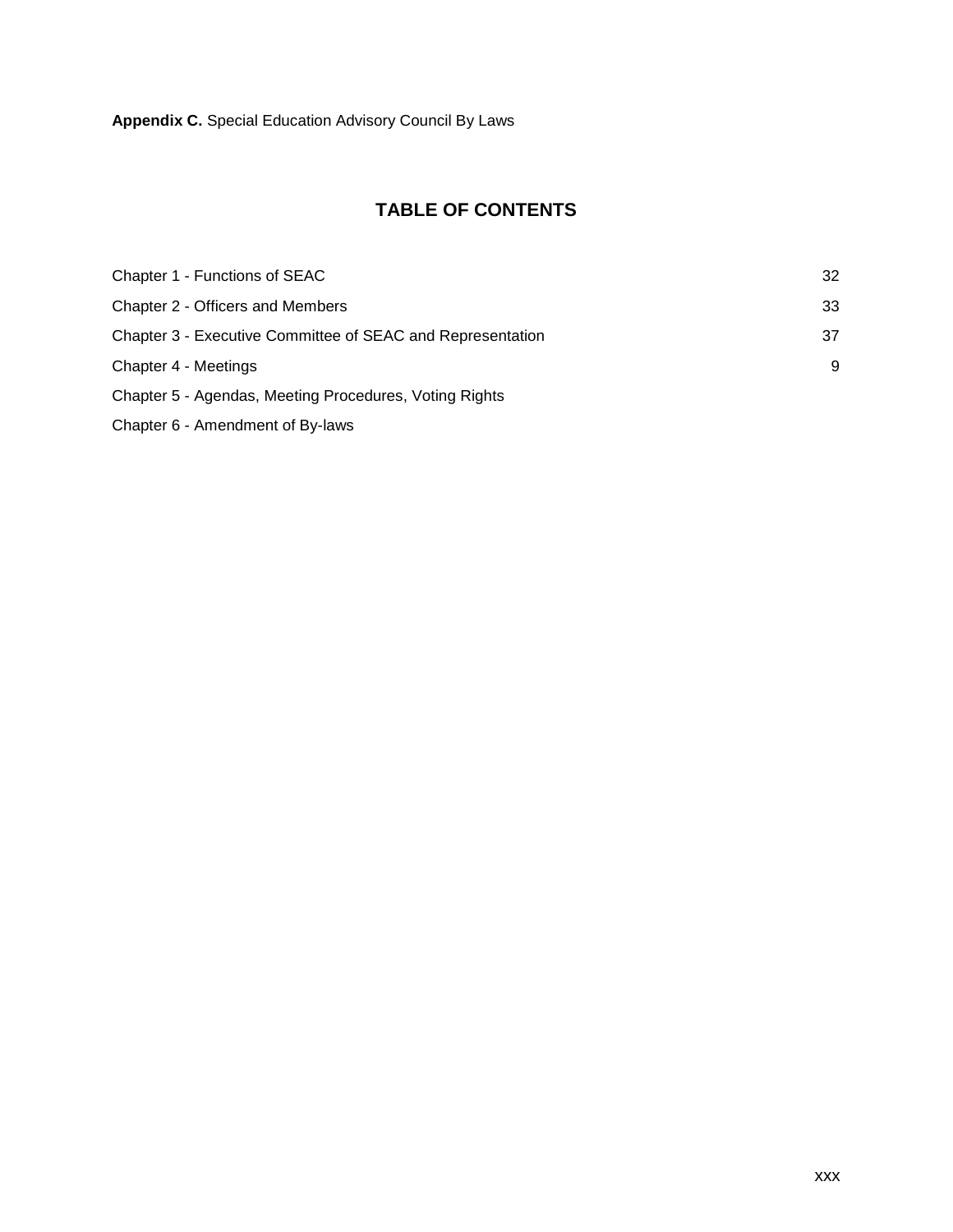## **Adoption of Bylaws**

These By-laws are intended to comply with Minnesota Statute 125A.24 Parent Advisory Councils, Woodbury Leadership Academy School Board By-laws, and IDEA.

Adopted by the Special Education Advisory Council Executive Board by resolution and vote of all members on the date below:

| Date: _____________  |
|----------------------|
| Date: ____________   |
| Date: ______________ |
| Date: _____________  |
| Date: _____________  |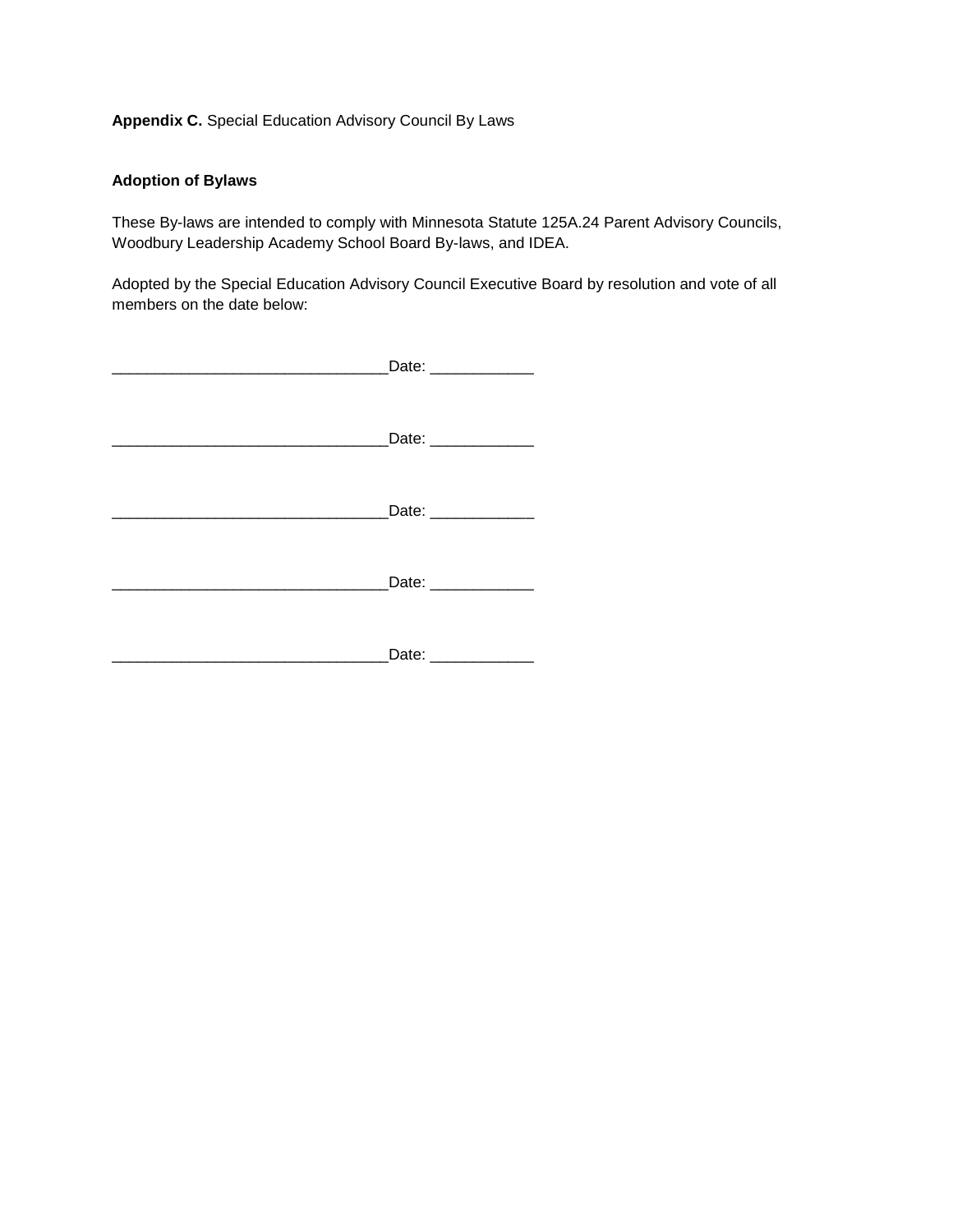## **FUNCTIONS OF SEAC**

#### A. MINNESOTA STATUTES

Minnesota law requires each school district in the state to have a special education advisory council (SEAC).

Minnesota Statute 125A.24 Parent advisory councils.

In order to increase the involvement of parents of children with disabilities in district policy making and decision making, school districts must have a special education advisory council that is incorporated into the district's special education system plan.

(1) This advisory council may be established either for individual districts or in cooperation with other districts who are members of the same special education cooperative.

(2) A district may set up this council as a subgroup of an existing board, council, or committee.

(3) At least half of the designated council members must be parents of students with a disability. When a nonpublic school is located in the district, the council must include at least one member who is a parent of a nonpublic school student with a disability, or an employee of a nonpublic school if no parent of a nonpublic school student with a disability is available to serve. Each local council must meet no less than once each year. The number of members, frequency of meetings, and operational procedures are to be locally determined.

#### B. THE WLA SPECIAL EDUCATION ADVISORY COUNCIL (SEAC) SHALL:

- 1. Advise the WLA School Board of needs within the school in the education of children with disabilities.
- 2. Assist WLA Charter School in the formulation and development of plans for improving the performance of children with disabilities.
- 3. Participate in the development of priorities and strategies for meeting the identified needs of children with disabilities.
- 4. Submit recommendations regarding the education of children with disabilities to the Director for communication to the WLA School Board.
- 5. Assist WLA Charter School in communicating plans to the school community for meeting the special needs of children with disabilities for educational services.

#### C. PERMISSIVE FUNCTIONS

1. The WLA Special Education Advisory Council shall submit recommendations to the WLA School Board.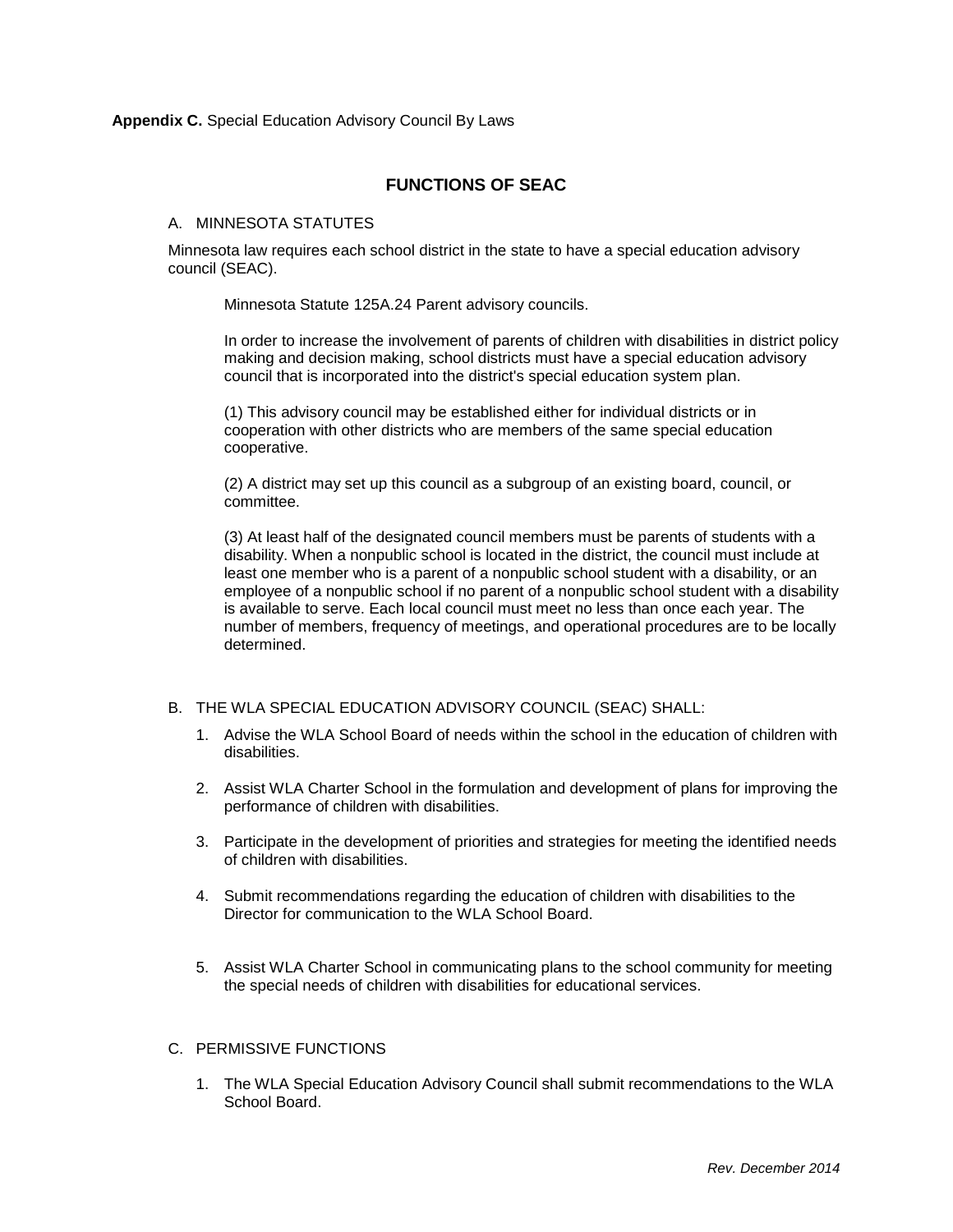2. The WLA Special Education Advisory Council may concern itself with such matters that pertain special education in accordance with the Individuals with Disabilities Educational Act (IDEA).

#### D. UNDERSTANDINGS

1. In order for the SEAC to fulfill its responsibilities as set forth herein, Woodbury Leadership Academy shall provide support and resources to assist it to do so.

- 2. The SEAC is one source of direct advice to the Woodbury Leadership Academy School Board with respect to the education of students with disabilities at WLA.
- 3. The term "special education" includes all matters pertaining to educational programs and services designed to serve students with disabilities.

#### Officers and Members

- A. MEMBERSHIP
	- 1. MEMBERSHIP RESPONSIBILITIES

The SEAC is a strategic council advising the WLA School Board, the Director of Special Education, and the Director of WLA with regard to special education issues. To be effective, members are expected to:

- i. Respond in a timely manner with regard to their attendance at upcoming SEAC meetings.
- ii. Participate and regularly attend SEAC meetings.
- iii. Be sensitive to other members of the SEAC and the diversity of issues and other members around the table.
- iv. Represent WLA special education students as a whole versus personal perspective.
- v. Remain updated on the activities and issues before the SEAC.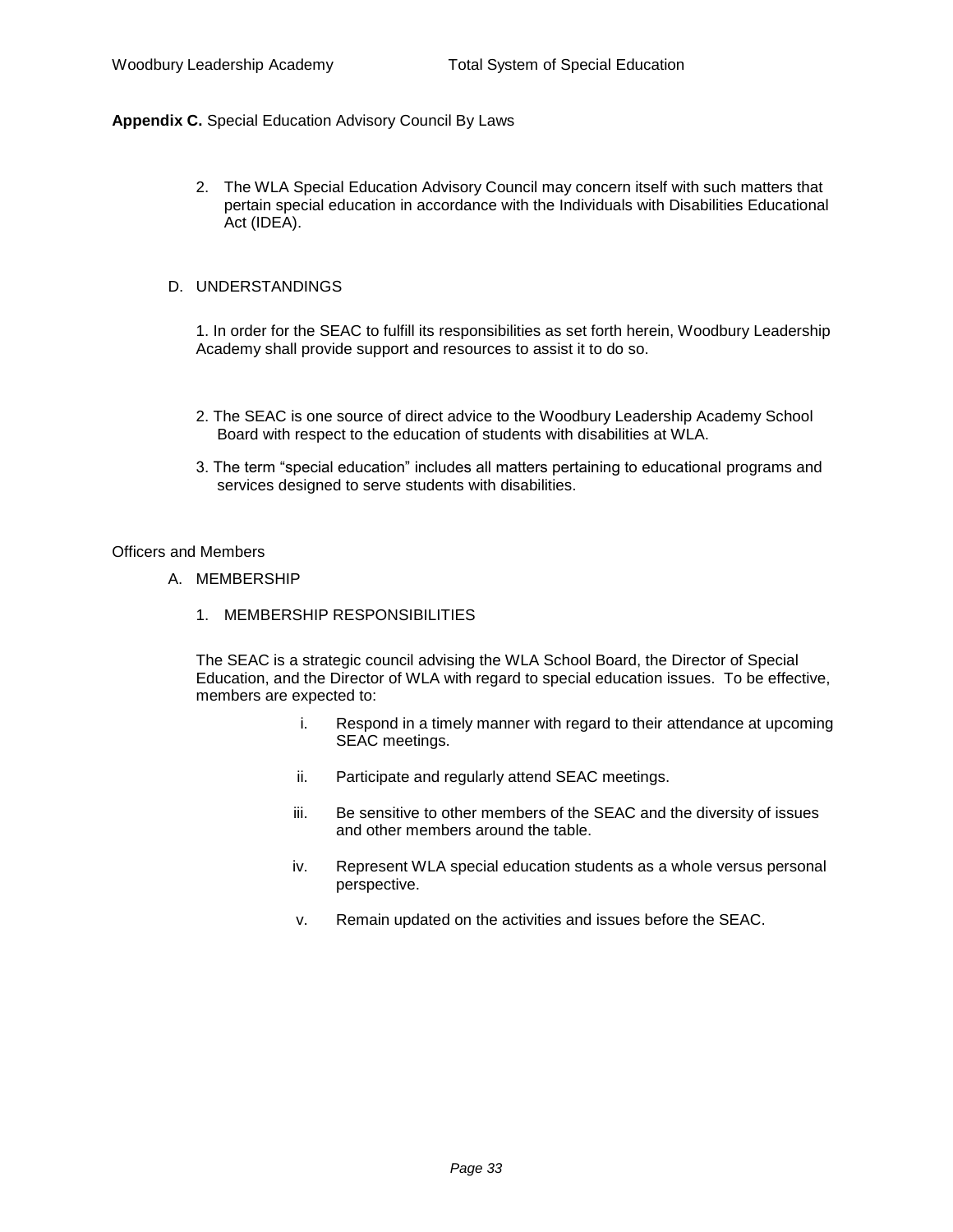- 2. TERMS
- i. All terms of service on the SEAC are for 3 years.
- ii. Individuals may serve on the SEAC Executive Committee for consecutive terms.
- iii. Should a member be unable to fulfill their 3-year term appointment, the SEAC Executive Committee Chairperson shall notify the WLA Director who will seek nominations to replace that appointment per nomination/election process outlined in these By-laws for the remainder of the original term.

#### 3. COMPOSITION OF SEAC

- i. The SEAC consists of an Executive Committee and "ex-officio members".
- ii. The SEAC Executive Committee consists of 3 elected members.
- iii. "Ex-officio" members on SEAC include the WLA Director and the lead Special Education Teacher at WLA.
- iv. IDEA requires that a majority (51%) of the members be individuals with disabilities or parents of children with disabilities under the age of 26 years who currently receive special education services under the Individuals with Disabilities Education Act. Members who meet this requirement are referred to as "defined members".
- v. WLA SEAC members will all meet the requirements of "defined members" to participate in meetings.

#### 4. DUAL REPRESENTATION

- i. A member of the SEAC cannot serve in more than one capacity on the SEAC Executive Committee.
- ii. A member of the SEAC Executive Committee may not hold positions concurrently on the SEAC Executive Committee and the WLA School Board.

#### 5. ANNUAL REVIEW OF ORGANIZATIONAL REPRESENTATION

i. The SEAC members may annually review its organizational composition, including, but not limited to requests it receives, and make recommendations to the SEAC Executive Committee regarding composition, terms, dual representation, and membership roles.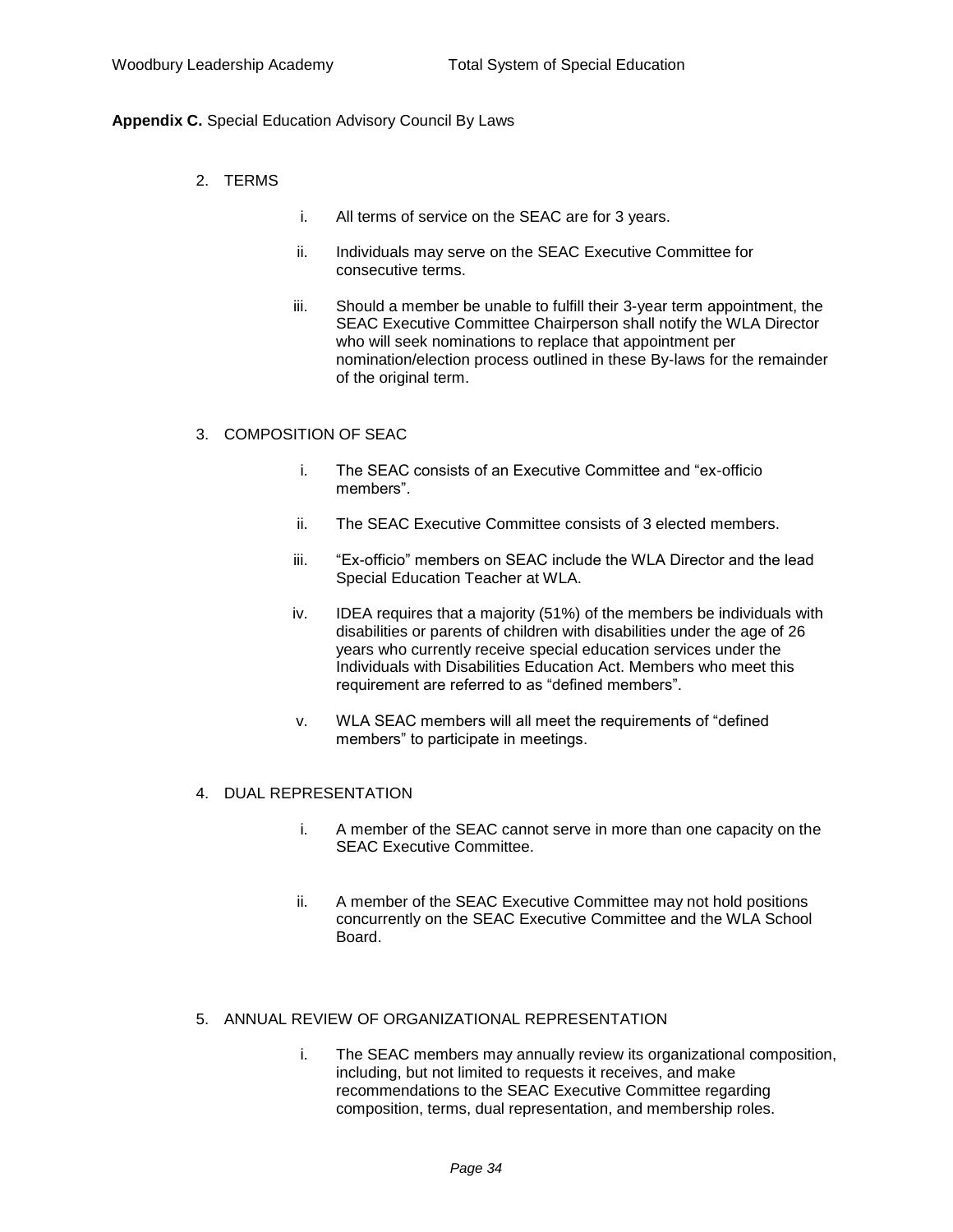- B. APPOINTMENT OF MEMBERS
	- 1. WLA DIRECTOR RESPONISIBILITY
		- i. The WLA Director shall appoint members to the SEAC Executive Committee initially based on special education experience, qualification as a "defined member", and ability to meet Executive Committee member role responsibilities (see Chapter 2, section C).
		- ii. Initial SEAC Executive Committee members shall develop and adopt Woodbury Leadership Academy SEAC By-laws.

#### 2. NOMINATION

Subsequent terms on the Executive Committee shall follow the following nomination process.

- i. "Defined members" of the WLA community shall submit in writing to SEAC Executive Committee Chairperson a nomination of an individual for election to the SEAC Executive Committee.
- ii. The proposed nominee must meet the "defined member" criteria and be a member of the WLA community.

#### 3. ATTENDANCE

- i. In order to maintain your status as a SEAC Executive Committee Member attendance is required at 80% of meetings during a 12 month period.
- ii. A RSVP is required for each scheduled SEAC Meeting from the Executive Committee Members.

## C. EXECUTIVE COMMITTEE OF THE SEAC

1. SELECTION OF THE OFFICERS

By May of each 3rd year, the SEAC shall elect from its membership the Executive Committee following the established procedures (See Nomination Process Chapter 2, section B)

i. DUTIES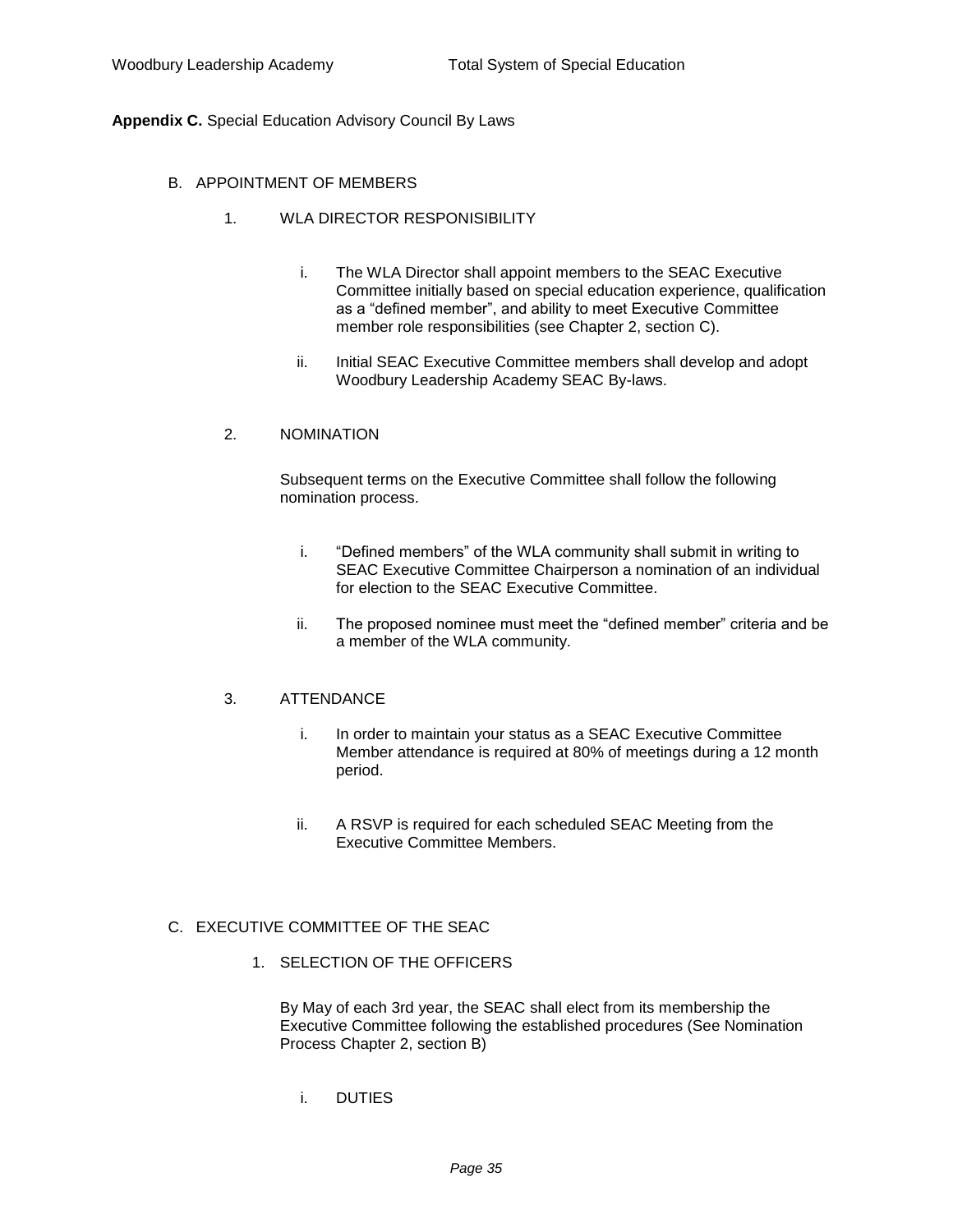The Chairperson shall:

- Preside regularly at meetings of the SEAC.
- Organize information for the Director of WLA to bring to the WLA School Board as deemed necessary by SEAC.
- Facilitate the generation of annual priorities.
- Assign issues and activities to members.
- Serve as official spokesperson.
- Establish preliminary agenda.

The Secretary shall:

- Take notes during each scheduled SEAC meeting.
- Distribute a written copy of each meetings notes to the SEAC Executive Committee via email.
- Provide electronic copies of meeting notes to the WLA Administrative Assistant for public distribution.
- Act in the absence of the Chairperson.

The Timekeeper shall:

Monitor the SEAC action calendar to make sure deadlines are met.

## E. VACANCIES

- 1. In the case of a vacancy of one of the Executive Committee Members on the SEAC, the Chairperson shall appoint a person from the SEAC membership to fill the vacancy for the remainder of the term.
- 2. In the event the Chairperson cannot preside regularly at meetings, Director of Special Education has the power to evaluate and determine necessary action.
- 3. In case of a vacancy of the Chairperson, an election will be held at the meeting following the meeting at which the official notice of the vacancy is made.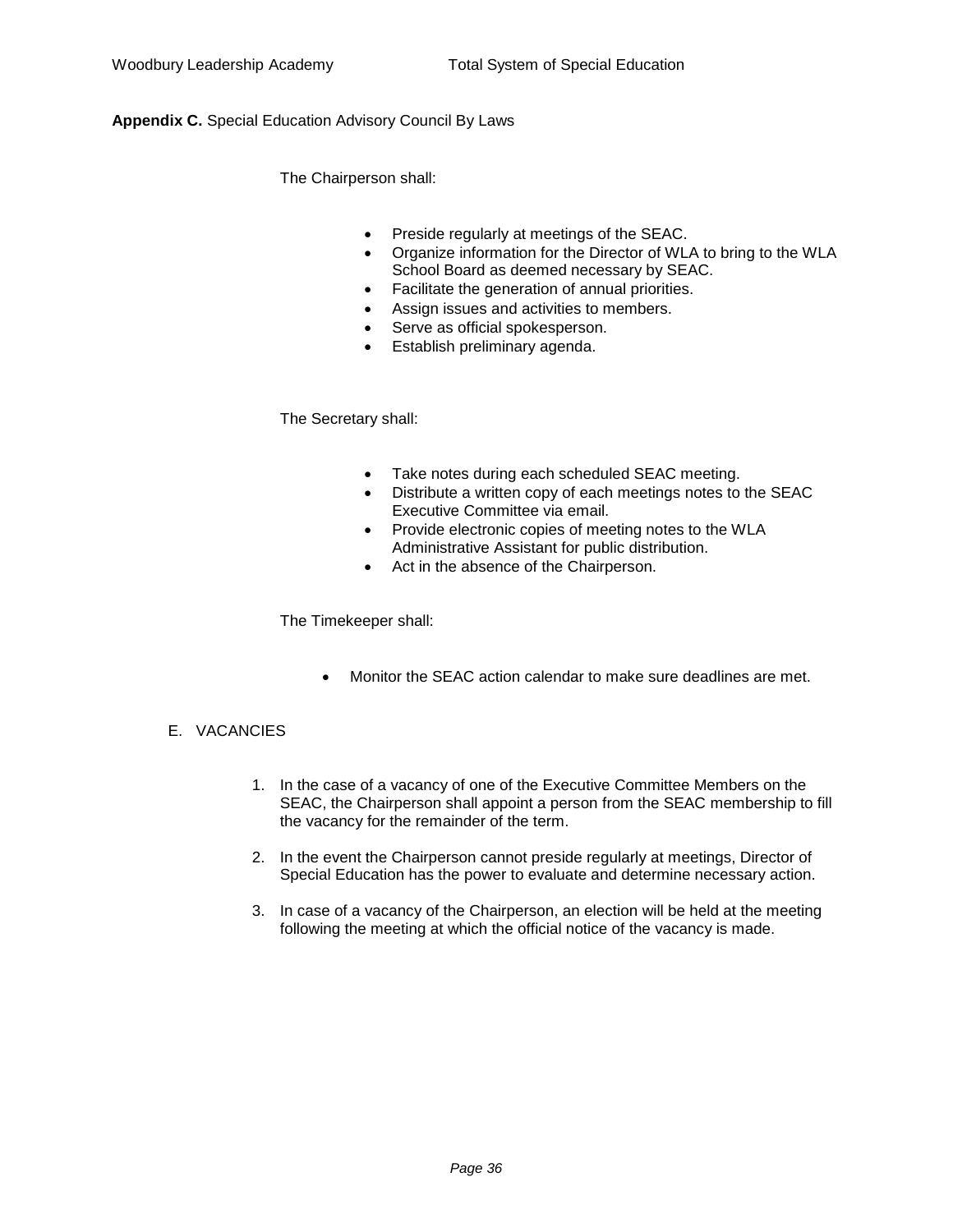## **Executive Committee of SEAC and Representation**

- A. EXECUTIVE COMMITTEE
	- 1. Composition:

The SEAC Executive Committee consists of 5 members: Chairperson, Secretary, Timekeeper, WLA Director, and Lead WLA Special Education Teacher.

- 2. Function:
	- i. SEAC Voting Members:
		- a) The SEAC Chairperson, Secretary, and Timekeepers serve as elected members to the SEAC.
		- b) Elected Members holding the above referenced offices on the SEAC Executive Committee hold voting rights in all deliberations pertaining to the SEAC.
	- ii. Ex-officio Members:
		- a) The WLA Director and Lead Special Education Teacher are ex-officio members of the WLA SEAC.
		- b) Ex-officio members may participate in the deliberations but shall have no vote.
		- c) Their primary responsibilities shall be to:
			- Inform the SEAC of issues that impact special education at WLA.
			- Advise the WLA Director of Special Education of the activities of the SEAC.

#### B. REPRESENTATION

1. If it is necessary for the SEAC to be represented before the WLA School Board, the SEAC Chairperson shall appoint such representation.

#### C. COMMITTEE RESOURCE PERSONS

- 1. Resource persons may be asked to participate in meetings at the invitation of the SEAC Chairperson and may participate in deliberations but shall have no voting rights.
- D. REIMBURSEMENT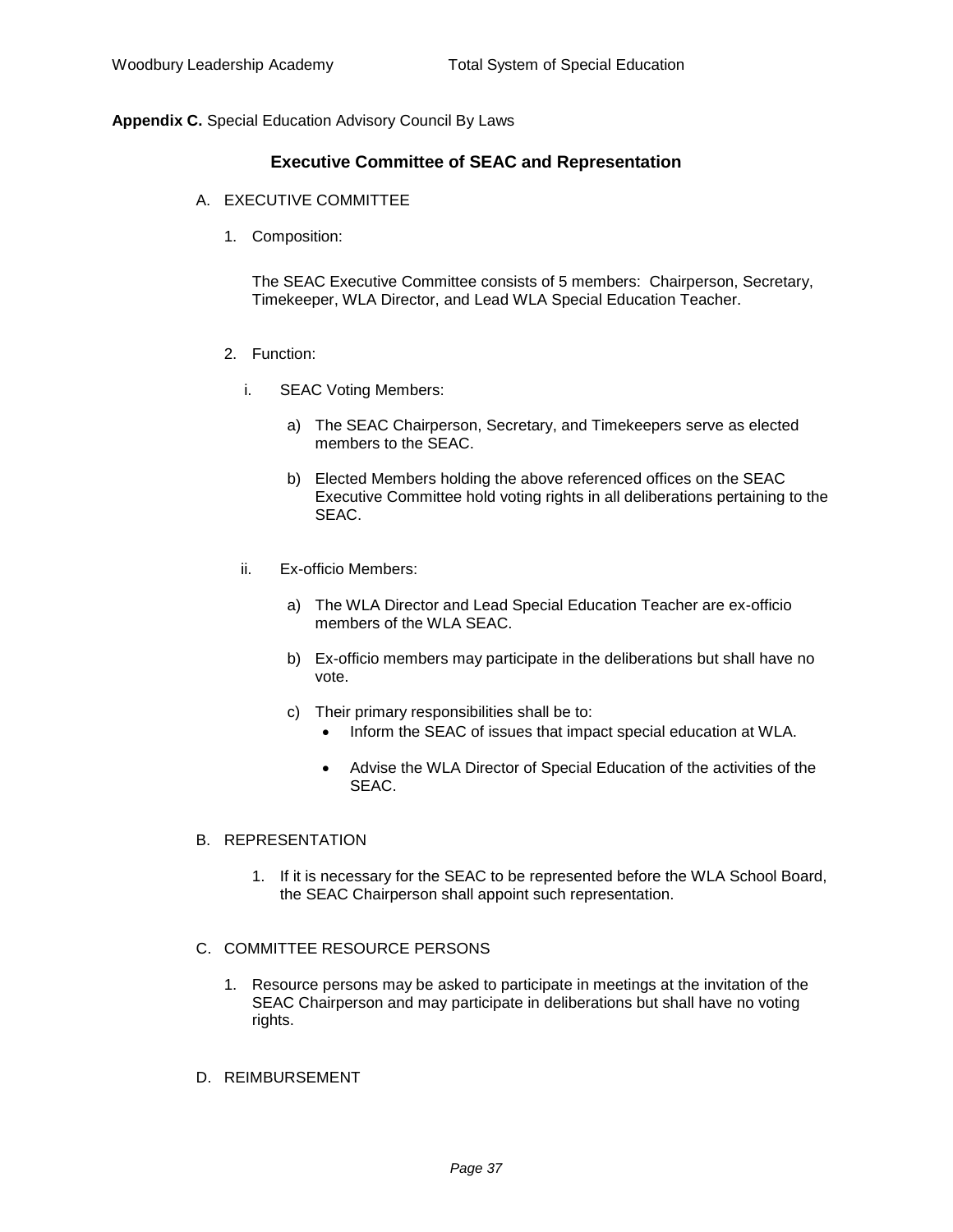1. The SEAC Executive Committee shall serve without compensation. **Appendix C.** Special Education Advisory Council By Laws

## **MEETINGS**

#### 1. QUOROM

- 1. A majority of the SEAC Executive Committee shall constitute a quorum. Members who attend a meeting from a remote location through audiovisual means shall be counted as part of the quorum.
- 2. If a quorum is lacking, a meeting shall be conducted as a meeting of the whole, without voting action.

#### 2. PARLIAMENTARY PROCEDURE

1. Parliamentary procedures shall be observed by the SEAC in the conduct of its business.

#### 3. NOTICE OF MEETING

1. All SEAC meetings must be publicly announced prior to the meeting.

#### 4. TYPES OF MEETINGS

- i. Regular Meetings
- i. The SEAC shall meet as often as necessary to conduct its business.
- ii. Special Meetings
- i. Upon the request of the Director of Special Education or the Director of WLA with concurrence of the SEAC Chairperson, special meetings may be called.
- ii. The SEAC Secretary shall provide written notice in accordance with the
- iii. Executive Session
- 5. PUBLIC PARTICIPATION

#### 6. FREQUENCY OF MEETINGS

1. The Executive Committee shall meet monthly or as often as necessary to conduct its business.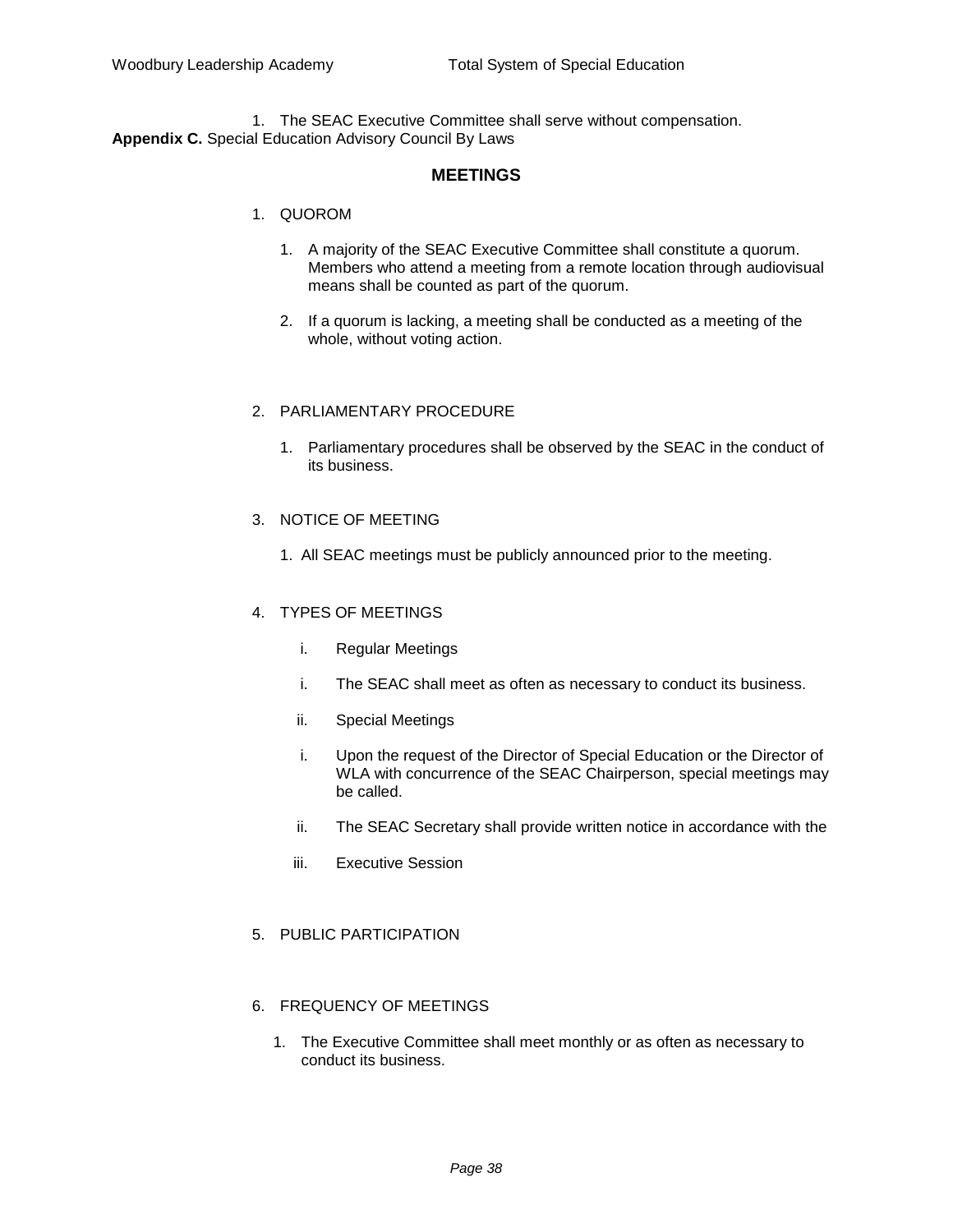2. Open Meetings quarterly- any parent

**Appendix C.** Special Education Advisory Council By Laws

- 7. LOCATION OF MEETINGS
	- 1. Meetings of the SEAC shall be held at Woodbury Leadership Academy and shall be held at an accessible location in accordance with ADA guidelines.
- 8. INTERPRETERS AT MEETINGS
- A. Interpreters and other necessary services to accommodate people with disabilities shall be provided at meetings of the SEAC members if requested in advance.

## **AGENDAS, MEETING SUMMARIES, AND VOTING PROCEDURES**

- A. AGENDA
	- 1. Notice of SEAC Meetings
		- i. SEAC Meeting Dates and agenda items shall be publically announced on the WLA website.
	- 2. Proposed Agendas, Additions/Modifications
		- i. The SEAC Chairperson shall present to the Executive Committee Secretary the proposed agenda for publication prior to each scheduled SEAC meeting.
		- ii. Any SEAC member may request in writing an addition or modification to the agenda no less than 1 week prior to the scheduled meeting. All requests received after that point, will be considered for the following scheduled meeting agenda.
		- iii. Written requests can be delivered to the SEAC Chairperson via email or addressed to the SEAC Chairperson and dropped off in the WLA main office.

#### B. MEETING SUMMARY AND PROCEEDINGS

- 1. Official Meeting Summary:
	- i. Official meeting summary shall be kept of all SEAC meetings.
- 2. Public Availability: